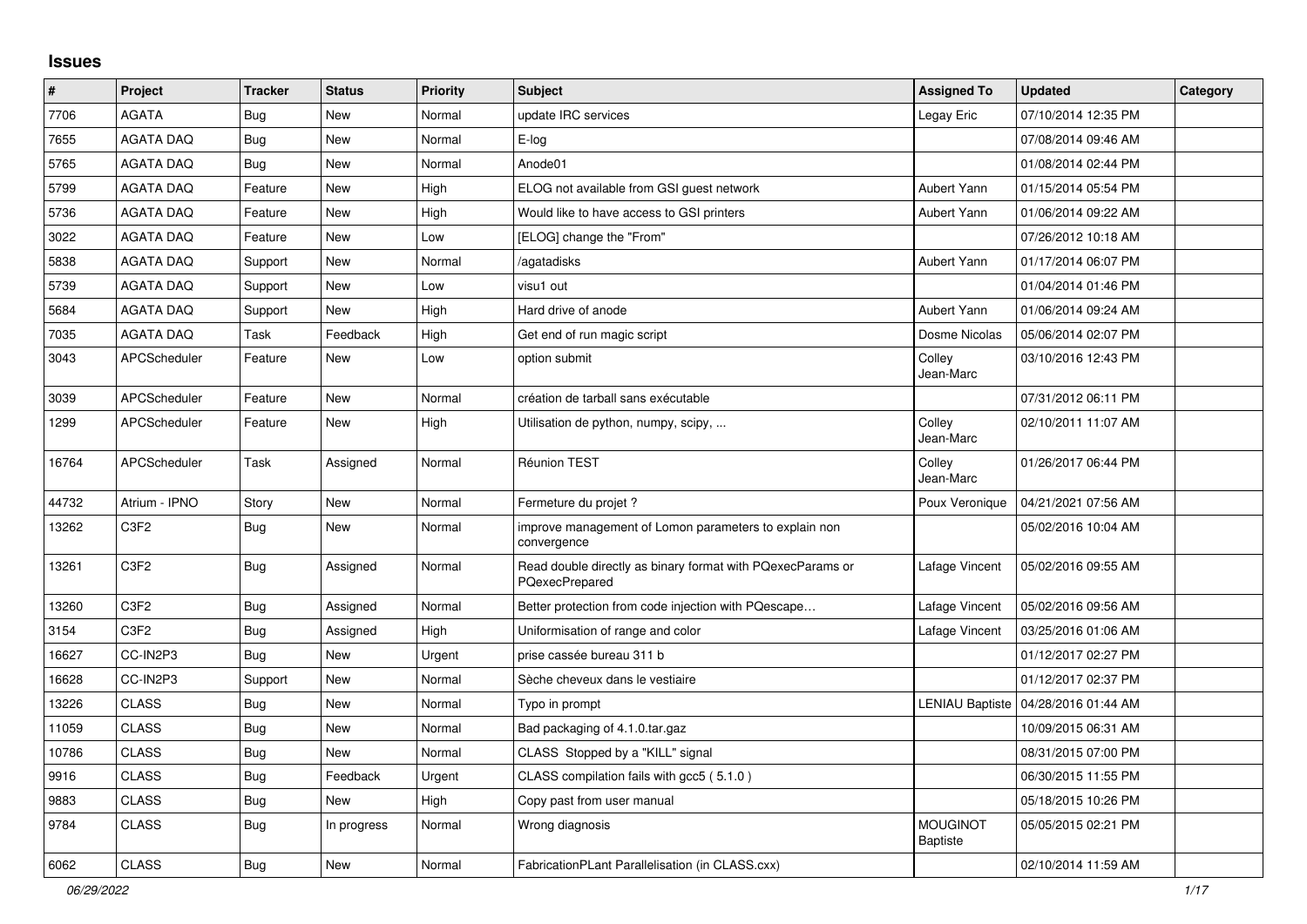| $\sharp$ | Project                                     | <b>Tracker</b> | <b>Status</b> | <b>Priority</b> | <b>Subject</b>                                           | <b>Assigned To</b>                 | <b>Updated</b>                        | Category |
|----------|---------------------------------------------|----------------|---------------|-----------------|----------------------------------------------------------|------------------------------------|---------------------------------------|----------|
| 10871    | <b>CLASS</b>                                | Feature        | New           | Normal          | Nominal Power                                            |                                    | 09/10/2015 05:27 PM                   |          |
| 10255    | <b>CLASS</b>                                | Feature        | New           | Normal          | Take into account Load Factor Evolution                  | <b>MOUGINOT</b><br><b>Baptiste</b> | 06/26/2015 11:33 AM                   |          |
| 10227    | <b>CLASS</b>                                | Feature        | New           | Immediate       | <b>MURE GUI</b>                                          | <b>MOUGINOT</b><br>Baptiste        | 06/23/2015 01:36 PM                   |          |
| 9790     | <b>CLASS</b>                                | Feature        | New           | High            | neutron & y Spectrum calculation                         |                                    | 04/29/2015 12:15 PM                   |          |
| 9789     | <b>CLASS</b>                                | Feature        | New           | Normal          | Multi Stream in EQM                                      |                                    | 04/29/2015 12:12 PM                   |          |
| 9788     | <b>CLASS</b>                                | Feature        | New           | Normal          | Multi Stream in FabricationPlant                         |                                    | 04/29/2015 12:10 PM                   |          |
| 9787     | <b>CLASS</b>                                | Feature        | <b>New</b>    | Normal          | Multi Stream in FabricationPlant/EQM                     |                                    | 04/29/2015 12:10 PM                   |          |
| 7385     | <b>CLASS</b>                                | Feature        | New           | High            | GUI devellopment                                         | <b>LENIAU Baptiste</b>             | 04/29/2015 12:15 PM                   |          |
| 7380     | <b>CLASS</b>                                | Feature        | New           | High            | ReactorFacility                                          |                                    | LENIAU Baptiste   06/11/2014 11:06 AM |          |
| 7379     | <b>CLASS</b>                                | Feature        | New           | Normal          | FrontEnd                                                 | <b>MOUGINOT</b><br><b>Baptiste</b> | 06/11/2014 11:05 AM                   |          |
| 6748     | <b>CLASS</b>                                | Feature        | <b>New</b>    | Normal          | Charger un parc présimulé à partir du .root              |                                    | 04/03/2014 11:36 AM                   |          |
| 5377     | <b>CLASS</b>                                | Feature        | New           | Low             | enrichment factory                                       |                                    | 10/21/2013 03:15 PM                   |          |
| 5376     | <b>CLASS</b>                                | Feature        | New           | Low             | Reactor batch creation                                   |                                    | 10/21/2013 03:14 PM                   |          |
| 5350     | <b>CLASS</b>                                | Feature        | <b>New</b>    | Low             | Set some quality criteria on Pu when building a MOX fuel |                                    | 10/22/2013 11:50 AM                   |          |
| 5329     | <b>CLASS</b>                                | Feature        | New           | Low             | Power density                                            |                                    | 10/14/2013 05:58 PM                   |          |
| 10065    | <b>CLASS</b>                                | Support        | New           | Normal          | Multi-Threading in CLASS                                 |                                    | 06/05/2015 11:30 AM                   |          |
| 11522    | <b>CLASS</b>                                | Task           | New           | Normal          | Separate the separation plant from the fabrication plant |                                    | 12/16/2015 10:22 AM                   |          |
| 8669     | <b>DCOD</b>                                 | <b>Bug</b>     | <b>New</b>    | Normal          | error during compilation                                 |                                    | 12/05/2014 06:19 PM                   |          |
| 5592     | <b>DCOD</b>                                 | Bug            | New           | Low             | environment test missing in ./configure                  |                                    | 11/29/2013 11:19 AM                   |          |
| 5462     | <b>DCOD</b>                                 | Bug            | Feedback      | Low             | Cleaning tags                                            | Grave Xavier                       | 01/25/2018 09:25 AM                   |          |
| 8668     | <b>DCOD</b>                                 | Feature        | New           | Normal          | filterdiff is missing                                    |                                    | 12/05/2014 06:17 PM                   |          |
| 8667     | <b>DCOD</b>                                 | Feature        | New           | Normal          | uuid missing                                             |                                    | 12/05/2014 06:14 PM                   |          |
| 5503     | <b>DCOD</b>                                 | Feature        | New           | Low             | test ada 2012 in ./configure                             |                                    | 11/13/2013 04:54 PM                   |          |
| 4937     | <b>DCOD</b>                                 | Feature        | New           | Low             | Implement Hobbit/Zabbix scripts                          | Grave Xavier                       | 08/27/2013 11:19 AM                   |          |
| 4932     | <b>DCOD</b>                                 | Task           | <b>New</b>    | Low             | DCOD testing                                             | Grave Xavier                       | 08/26/2013 03:35 PM                   |          |
| 5795     | <b>Electronic Control</b><br>and Monitoring | Bug            | Feedback      | Normal          | Time out digitizer sever                                 | Pietri Stephane                    | 01/13/2014 10:32 AM                   |          |
| 5759     | Electronic Control<br>and Monitoring        | <b>Bug</b>     | Feedback      | Normal          | bug checknarvalnodes 1                                   | Ralet Damian                       | 01/17/2014 10:54 AM                   |          |
| 5751     | Electronic Control<br>and Monitoring        | Feature        | New           | Low             | buildcfg with some error message                         |                                    | 01/06/2014 05:43 PM                   |          |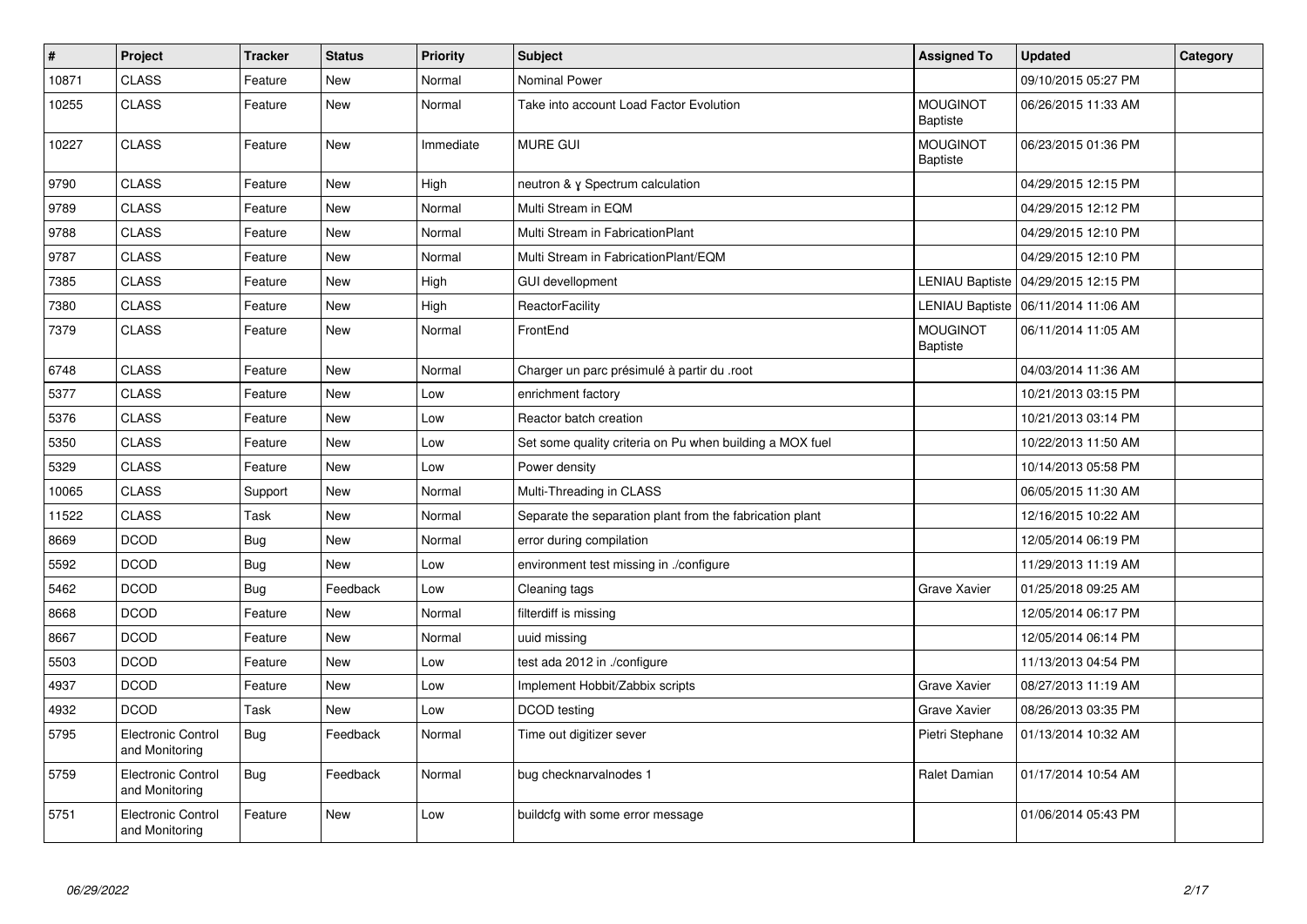| $\sharp$ | Project                              | <b>Tracker</b> | <b>Status</b> | <b>Priority</b> | <b>Subject</b>                                                  | <b>Assigned To</b> | <b>Updated</b>                         | Category |
|----------|--------------------------------------|----------------|---------------|-----------------|-----------------------------------------------------------------|--------------------|----------------------------------------|----------|
| 5688     | Electronic Control<br>and Monitoring | Task           | New           | Low             | Mercurialiser configuration files                               | Legay Eric         | 12/19/2013 09:59 AM                    |          |
| 5710     | <b>ENX</b>                           | Support        | Assigned      | Low             | Documentation - Named function                                  | Dosme Nicolas      | 02/25/2014 04:58 PM                    |          |
| 631      | ftsmonitor                           | Feature        | New           | Low             | History of a DN access                                          |                    | 10/22/2010 10:10 AM                    |          |
| 5547     | G4IDS                                | Task           | New           | Normal          | [Three Body Decay]                                              |                    | Sotty Christophe   11/22/2013 01:47 PM |          |
| 5538     | G4IDS                                | Task           | <b>New</b>    | Normal          | [Config 2009-2012] MiniBall Efficiency                          |                    | Sotty Christophe   11/20/2013 02:35 PM |          |
| 5537     | G4IDS                                | Task           | <b>New</b>    | Low             | [Config 2009-2012] Estimated position of the implantation point |                    | Sotty Christophe   11/20/2013 02:21 PM |          |
| 5536     | G4IDS                                | Task           | New           | Low             | [Config 2009-2012] Gaussian-like vs Point-like source           | Sotty Christophe   | 11/20/2013 02:01 PM                    |          |
| 5535     | G4IDS                                | Task           | New           | Normal          | [Config 2009-2012] Beta-"gamma (induced)" coincidences          |                    | Sotty Christophe   11/20/2013 02:39 PM |          |
| 49945    | <b>GRAND</b>                         | Task           | New           | Normal          | WP 11: improvement dating of events                             | voisin vincent     | 03/22/2022 02:31 PM                    |          |
| 49944    | <b>GRAND</b>                         | Task           | New           | Normal          | WP 10.3: data analysis                                          |                    | 03/18/2022 04:45 PM                    |          |
| 49943    | <b>GRAND</b>                         | Task           | <b>New</b>    | Normal          | WP 10.2: data taking                                            |                    | 03/18/2022 04:45 PM                    |          |
| 49942    | <b>GRAND</b>                         | Task           | New           | Normal          | WP 10.1: deployment                                             |                    | 03/18/2022 04:45 PM                    |          |
| 49941    | <b>GRAND</b>                         | Task           | New           | Normal          | WP 10: GP 300 setup                                             |                    | 03/18/2022 04:45 PM                    |          |
| 49940    | <b>GRAND</b>                         | Task           | <b>New</b>    | Normal          | WP 9.5: data analysis                                           |                    | 03/18/2022 03:35 PM                    |          |
| 49939    | <b>GRAND</b>                         | Task           | New           | Normal          | WP 9.4: data taking                                             |                    | 06/23/2022 08:19 PM                    |          |
| 49938    | <b>GRAND</b>                         | Task           | New           | Normal          | WP 9.3: deployment commissioning                                |                    | 03/18/2022 03:27 PM                    |          |
| 49937    | <b>GRAND</b>                         | Task           | New           | Normal          | WP 9.2: production detector adaptation                          |                    | 03/18/2022 03:32 PM                    |          |
| 49936    | <b>GRAND</b>                         | Task           | New           | Normal          | WP 9.1: detector design adaptation                              |                    | 03/21/2022 03:18 PM                    |          |
| 49935    | <b>GRAND</b>                         | Task           | <b>New</b>    | Normal          | WP 9: Nançay setup                                              |                    | 03/18/2022 12:20 AM                    |          |
| 49934    | <b>GRAND</b>                         | Task           | New           | Normal          | WP 8.3: trigger evaluation                                      |                    | 03/21/2022 10:28 AM                    |          |
| 49933    | <b>GRAND</b>                         | Task           | New           | Normal          | WP 8.2: final reconstruction                                    |                    | 03/18/2022 04:39 PM                    |          |
| 49932    | <b>GRAND</b>                         | Task           | New           | Normal          | WP 8.1: SLT info definition                                     |                    | 03/18/2022 04:39 PM                    |          |
| 49931    | <b>GRAND</b>                         | Task           | New           | Normal          | WP 8: data reconstruction study                                 |                    | 03/21/2022 10:28 AM                    |          |
| 49930    | <b>GRAND</b>                         | Task           | <b>New</b>    | Normal          | WP 7: second level trigger (SLT)                                |                    | 03/21/2022 10:28 AM                    |          |
| 49929    | <b>GRAND</b>                         | Task           | New           | Normal          | WP 6.4: frontend implementation                                 |                    | 04/14/2022 02:24 PM                    |          |
| 49928    | <b>GRAND</b>                         | Task           | New           | Normal          | WP 6.3: testbench                                               |                    | 06/24/2022 12:58 PM                    |          |
| 49927    | <b>GRAND</b>                         | Task           | New           | Normal          | WP 6.2: analytical method                                       |                    | 06/24/2022 12:41 PM                    |          |
| 49926    | <b>GRAND</b>                         | Task           | New           | Normal          | WP 6.1: neuronal network method                                 |                    | 03/21/2022 01:40 PM                    |          |
| 49925    | <b>GRAND</b>                         | Task           | <b>New</b>    | Normal          | WP 6: first level trigger (FLT)                                 |                    | 03/21/2022 10:28 AM                    |          |
| 49924    | <b>GRAND</b>                         | Task           | New           | Normal          | WP 5.2: noise event selection                                   |                    | 03/18/2022 05:13 PM                    |          |
| 49923    | <b>GRAND</b>                         | Task           | New           | Normal          | WP 5.5: EAS selection                                           |                    | 03/18/2022 05:13 PM                    |          |
| 49922    | GRAND                                | Task           | New           | Normal          | WP 5.4: reconstruction                                          |                    | 03/18/2022 05:13 PM                    |          |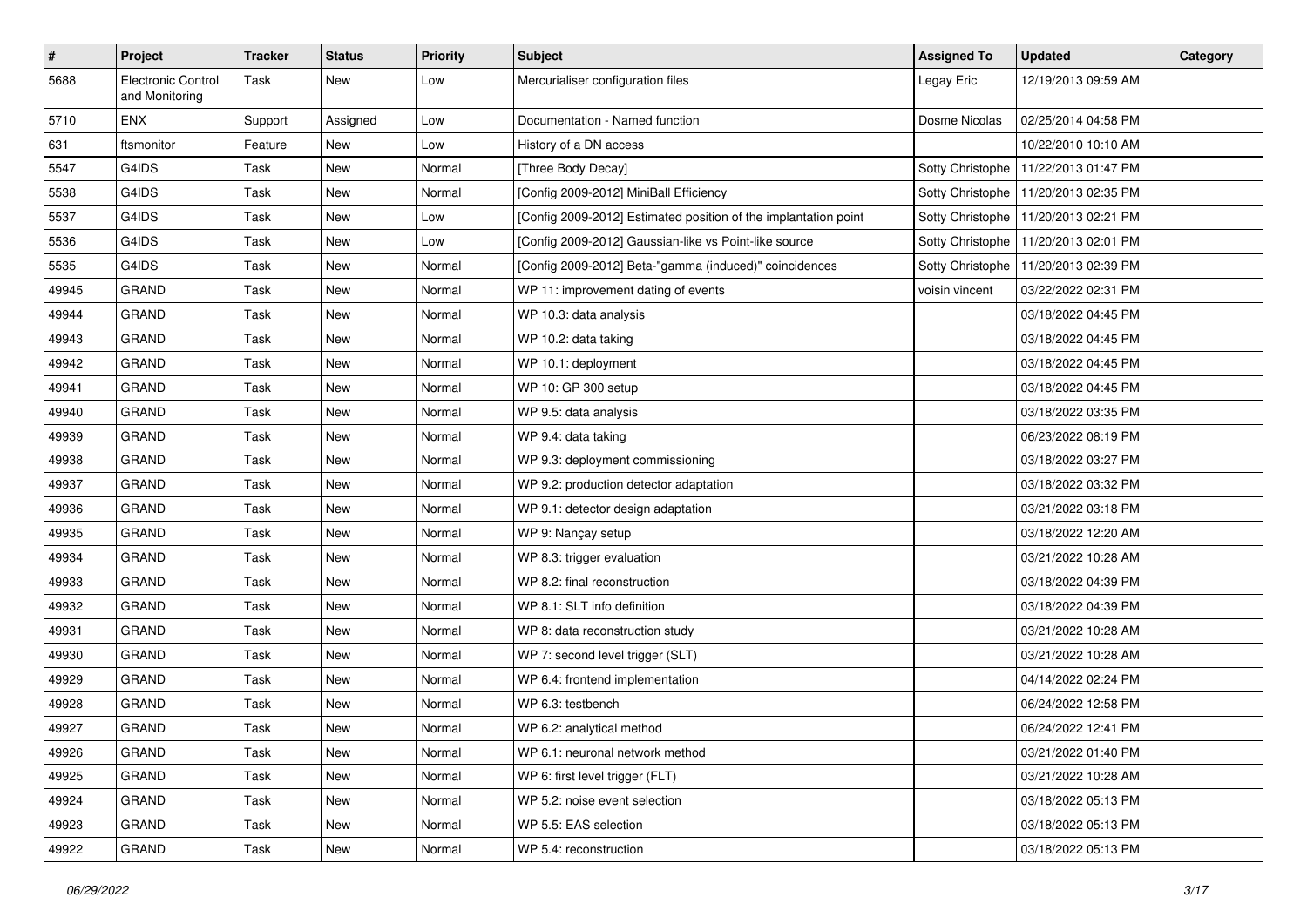| $\vert$ # | Project       | <b>Tracker</b> | <b>Status</b> | <b>Priority</b> | Subject                                                                            | <b>Assigned To</b>   | <b>Updated</b>      | Category |
|-----------|---------------|----------------|---------------|-----------------|------------------------------------------------------------------------------------|----------------------|---------------------|----------|
| 49921     | <b>GRAND</b>  | Task           | New           | Normal          | WP 5.3: calibration                                                                |                      | 03/18/2022 05:13 PM |          |
| 49919     | <b>GRAND</b>  | Task           | <b>New</b>    | Normal          | WP 5.1: data taking                                                                |                      | 03/18/2022 05:13 PM |          |
| 49918     | <b>GRAND</b>  | Task           | <b>New</b>    | Normal          | WP 5: GP 13/100 experimental DB analysis                                           |                      | 03/18/2022 05:13 PM |          |
| 49917     | <b>GRAND</b>  | Task           | New           | Normal          | WP 4.2: validation                                                                 |                      | 03/18/2022 03:08 PM |          |
| 49916     | <b>GRAND</b>  | Task           | <b>New</b>    | Normal          | WP 4.1: production, storing & management                                           |                      | 03/18/2022 03:06 PM |          |
| 49915     | <b>GRAND</b>  | Task           | <b>New</b>    | Normal          | WP 4: Creating GRAND simulation                                                    |                      | 03/18/2022 12:20 AM |          |
| 49914     | <b>GRAND</b>  | Task           | <b>New</b>    | Normal          | WP 3.4: code distribution, software env.                                           |                      | 06/24/2022 01:41 PM |          |
| 49912     | <b>GRAND</b>  | Task           | New           | Normal          | WP 3.3: manage software infra : CI, quality, DB engine                             |                      | 03/18/2022 03:03 PM |          |
| 49911     | <b>GRAND</b>  | Task           | New           | Normal          | WP 3.2: calibration monotoring DB                                                  |                      | 03/18/2022 05:13 PM |          |
| 49910     | <b>GRAND</b>  | Task           | <b>New</b>    | Normal          | WP 3.1: manage data event DB                                                       |                      | 06/24/2022 01:55 PM |          |
| 49909     | <b>GRAND</b>  | Task           | <b>New</b>    | Normal          | WP 3: software infra and database                                                  |                      | 06/24/2022 01:48 PM |          |
| 49908     | <b>GRAND</b>  | Task           | New           | Normal          | WP 1.3 : LPNHE WP coordination                                                     | Martineau<br>Olivier | 03/20/2022 05:35 PM |          |
| 49906     | <b>GRAND</b>  | Task           | <b>New</b>    | Normal          | WP 1.1: finance                                                                    |                      | 03/18/2022 05:13 PM |          |
| 49905     | <b>GRAND</b>  | Task           | <b>New</b>    | Normal          | WP 1: GRAND management                                                             |                      | 03/18/2022 05:13 PM |          |
| 49904     | <b>GRAND</b>  | Task           | <b>New</b>    | Normal          | WP 2.9: detector monotoring                                                        |                      | 03/18/2022 05:13 PM |          |
| 49903     | <b>GRAND</b>  | Task           | New           | Normal          | WP 2.8: detector calibration                                                       |                      | 03/18/2022 05:13 PM |          |
| 49902     | <b>GRAND</b>  | Task           | <b>New</b>    | Normal          | WP 2.7: code quality and documentation                                             | Colley<br>Jean-Marc  | 03/18/2022 05:13 PM |          |
| 49901     | <b>GRAND</b>  | Task           | <b>New</b>    | Normal          | WP 2.6: common tools                                                               |                      | 03/18/2022 05:13 PM |          |
| 49900     | <b>GRAND</b>  | Task           | <b>New</b>    | Normal          | WP 2.5: reconstruction method                                                      |                      | 03/18/2022 02:57 PM |          |
| 49899     | <b>GRAND</b>  | Task           | New           | Normal          | WP 2.4: antenna network simulation                                                 |                      | 06/24/2022 02:48 PM |          |
| 49898     | <b>GRAND</b>  | Task           | New           | Normal          | WP 2.3: unit detector modeling and coding                                          |                      | 06/24/2022 02:11 PM |          |
| 49897     | <b>GRAND</b>  | Task           | <b>New</b>    | Normal          | WP 2.2: input output format fie                                                    |                      | 03/18/2022 12:22 AM |          |
| 49896     | <b>GRAND</b>  | Task           | New           | Normal          | WP 2.1: software architecture and optimization                                     |                      | 03/18/2022 05:13 PM |          |
| 49895     | <b>GRAND</b>  | Task           | <b>New</b>    | Normal          | WP 2: GRANDLIB modelization and software                                           |                      | 06/24/2022 02:48 PM |          |
| 9528      | <b>IGOSat</b> | Task           | <b>New</b>    | Normal          | phases projet                                                                      |                      | 03/24/2015 03:58 PM |          |
| 9527      | <b>IGOSat</b> | Task           | <b>New</b>    | Normal          | (SAE / ODB) Réalisation de cartes électroniques pour le satellite<br><b>IGOSat</b> |                      | 03/24/2015 03:52 PM |          |
| 9526      | <b>IGOSat</b> | Task           | New           | Normal          | (SCI) Electronique d'acquisition de l'instrument Scintillateur                     |                      | 03/24/2015 03:50 PM |          |
| 9525      | <b>IGOSat</b> | Task           | New           | Normal          | (ODB / SCAO) Conception de la SCAO / Interfaçage avec l'ODB                        |                      | 03/27/2015 10:11 AM |          |
| 9524      | <b>IGOSat</b> | Task           | New           | Normal          | (ODB) Logiciel de Vol                                                              |                      | 03/24/2015 03:41 PM |          |
| 9151      | <b>IGOSat</b> | Task           | New           | Normal          | (ODB) Code de simulation fonctionelle                                              |                      | 02/18/2015 05:13 PM |          |
| 9137      | <b>IGOSat</b> | Task           | New           | Normal          | (PRO) Phase C                                                                      |                      | 03/24/2015 03:58 PM |          |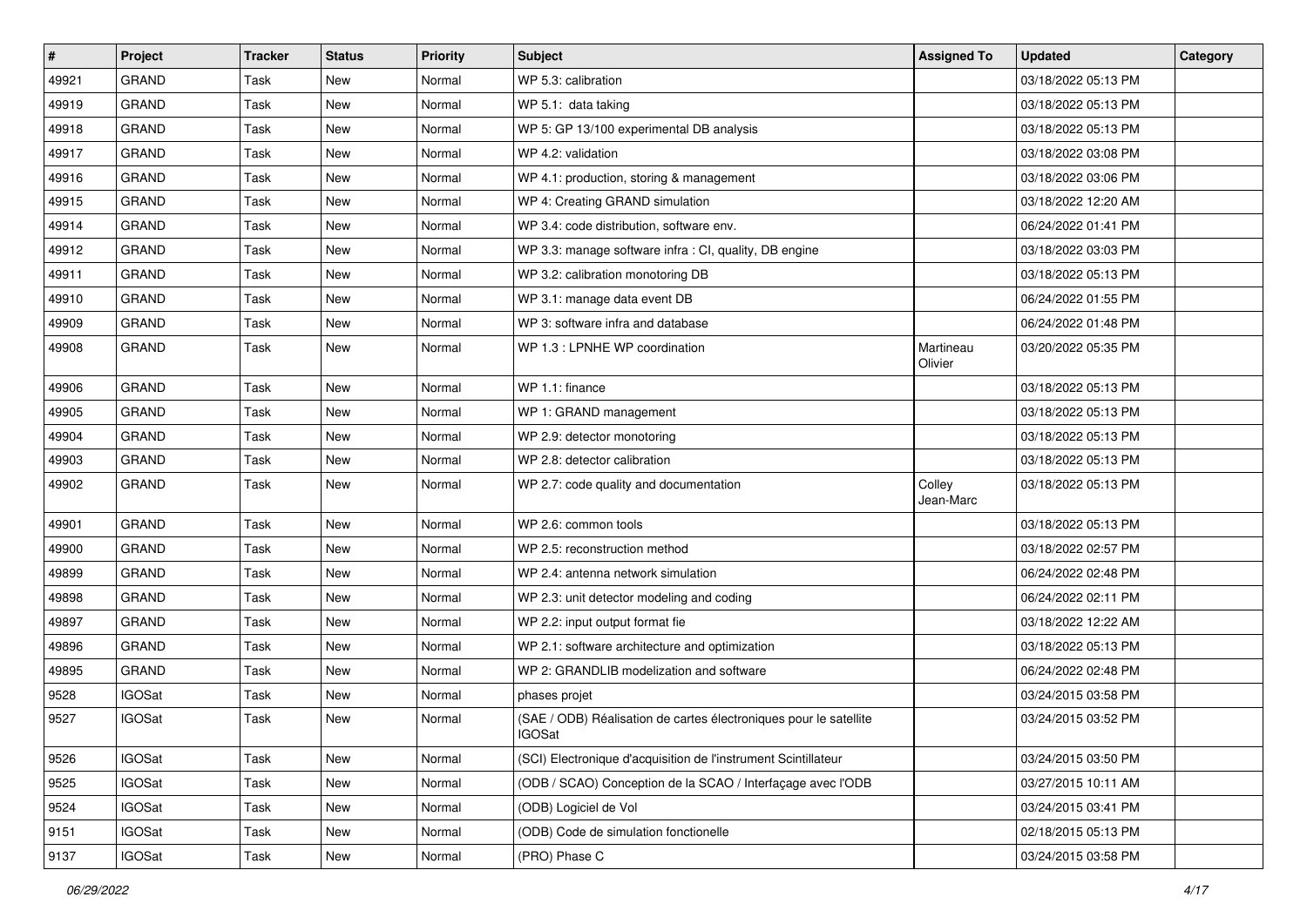| $\vert$ # | Project       | <b>Tracker</b> | <b>Status</b> | <b>Priority</b> | <b>Subject</b>                                                                                                 | <b>Assigned To</b>        | <b>Updated</b>      | Category |
|-----------|---------------|----------------|---------------|-----------------|----------------------------------------------------------------------------------------------------------------|---------------------------|---------------------|----------|
| 9136      | <b>IGOSat</b> | Task           | New           | Normal          | (PRO) Phase B                                                                                                  |                           | 03/24/2015 03:58 PM |          |
| 9116      | <b>IGOSat</b> | Task           | Assigned      | Normal          | (STM) Conception mécanique                                                                                     |                           | 02/11/2015 03:43 PM |          |
| 9115      | <b>IGOSat</b> | Task           | Assigned      | Normal          | (SCI) Banc de test du scintillateur, simulations et estimation de la dose<br>reçue                             |                           | 02/11/2015 03:41 PM |          |
| 9111      | <b>IGOSat</b> | Task           | Assigned      | Normal          | (TEL) Mise en oeuvre de la carte de télécommunication                                                          |                           | 03/24/2015 03:36 PM |          |
| 9109      | <b>IGOSat</b> | Task           | Assigned      | Normal          | (SYS) Ingénierie système                                                                                       |                           | 02/11/2015 02:05 PM |          |
| 9108      | <b>IGOSat</b> | Task           | Assigned      | Normal          | (SCA) Modélisation de la boucle de contrôle SCAO                                                               |                           | 02/11/2015 02:00 PM |          |
| 9103      | <b>IGOSat</b> | Task           | Assigned      | Normal          | (SCI) Banc de test du scintillateur                                                                            |                           | 02/10/2015 06:48 PM |          |
| 9102      | <b>IGOSat</b> | Task           | Assigned      | Normal          | (SOL) Conception de la station sol                                                                             |                           | 02/10/2015 06:48 PM |          |
| 9101      | <b>IGOSat</b> | Task           | Assigned      | Normal          | (STM) Réalisation d'un modèle structurel et thermique                                                          |                           | 02/10/2015 06:48 PM |          |
| 9100      | <b>IGOSat</b> | Task           | Assigned      | Normal          | (SAE) Réalisation d'un banc de test du système d'alimentation<br>électrique                                    |                           | 02/10/2015 06:48 PM |          |
| 9099      | <b>IGOSat</b> | Task           | In progress   | Normal          | (PRO) Phase A                                                                                                  |                           | 03/24/2015 03:58 PM |          |
| 9098      | <b>IGOSat</b> | Task           | Assigned      | Normal          | (SCA) Capteurs d'attitude et Banc de Contrôle                                                                  |                           | 02/11/2015 01:57 PM |          |
| 44518     | IN2P3-Forge   | Bug            | In progress   | High            | find-user dialog much slower since migration                                                                   | <b>ROUET</b><br>Jean-René | 05/05/2021 02:28 PM |          |
| 36236     | IN2P3-Forge   | Support        | <b>New</b>    | High            | Synchronisation demandée pour un serveur Mercurial                                                             |                           | 04/13/2021 09:07 AM |          |
| 35994     | IN2P3-Forge   | Support        | <b>New</b>    | Normal          | Synchronisation demandée pour un serveur Mercurial                                                             |                           | 01/11/2019 03:10 PM |          |
| 9491      | JEM-EUSO      | Support        | New           | Normal          | I need to access also to AWG Euso balloon documents                                                            |                           | 03/18/2015 03:36 PM |          |
| 7641      | KickSlot      | Feature        | In progress   | Normal          | Procédure perte mot de passe                                                                                   | Flieller Cyril            | 09/04/2014 02:55 PM |          |
| 48757     | LabInvent     | Feature        | New           | Immediate       | *** F - DIVERS TODO (à dispatcher)                                                                             | <b>Pallier Etienne</b>    | 01/19/2022 04:12 PM |          |
| 47957     | LabInvent     | Feature        | <b>New</b>    | Normal          | *** F - ENTITY - Les GROUPES (de User ou Materiel) : Thématique,<br>Métier, Projet, Site (+ Pole ou Service ?) |                           | 12/13/2021 11:12 AM |          |
| 47951     | LabInvent     | Feature        | New           | Normal          | *** F - Etiquettes & Imprimantes                                                                               |                           | 11/30/2021 01:42 PM |          |
| 47932     | LabInvent     | Feature        | <b>New</b>    | Normal          | *** F - DOC (documentation)                                                                                    |                           | 11/30/2021 01:10 PM |          |
| 47921     | LabInvent     | Feature        | <b>New</b>    | Immediate       | *** F - Framework CakePhp                                                                                      |                           | 12/02/2021 04:45 PM |          |
| 47895     | LabInvent     | Feature        | New           | Normal          | *** F - ENTITY - Documents attachés (à Materiel ou Suivi)                                                      |                           | 12/13/2021 11:09 AM |          |
| 47875     | LabInvent     | Feature        | New           | Urgent          | *** F - ENTITY GÉNÉRIQUE - Actions & Vues génériques (&<br>Refactorisation)                                    |                           | 12/01/2021 11:21 AM |          |
| 47869     | Lablnvent     | Feature        | New           | Normal          | *** F - Tests                                                                                                  |                           | 12/06/2021 02:28 PM |          |
| 47866     | LabInvent     | Feature        | New           | Urgent          | *** F - Installation                                                                                           |                           | 12/13/2021 11:08 AM |          |
| 47865     | LabInvent     | Feature        | New           | Normal          | *** F - Configuration générale                                                                                 |                           | 12/13/2021 11:06 AM |          |
| 47864     | LabInvent     | Feature        | New           | Normal          | *** F - ENTITY - Autres                                                                                        |                           | 11/30/2021 12:57 PM |          |
| 47863     | LabInvent     | Feature        | New           | High            | *** F - ENTITY - Users                                                                                         |                           | 11/30/2021 03:43 PM |          |
| 47862     | LabInvent     | Feature        | New           | Normal          | *** F - ENTITY - Prets (de Materiel)                                                                           |                           | 12/13/2021 11:10 AM |          |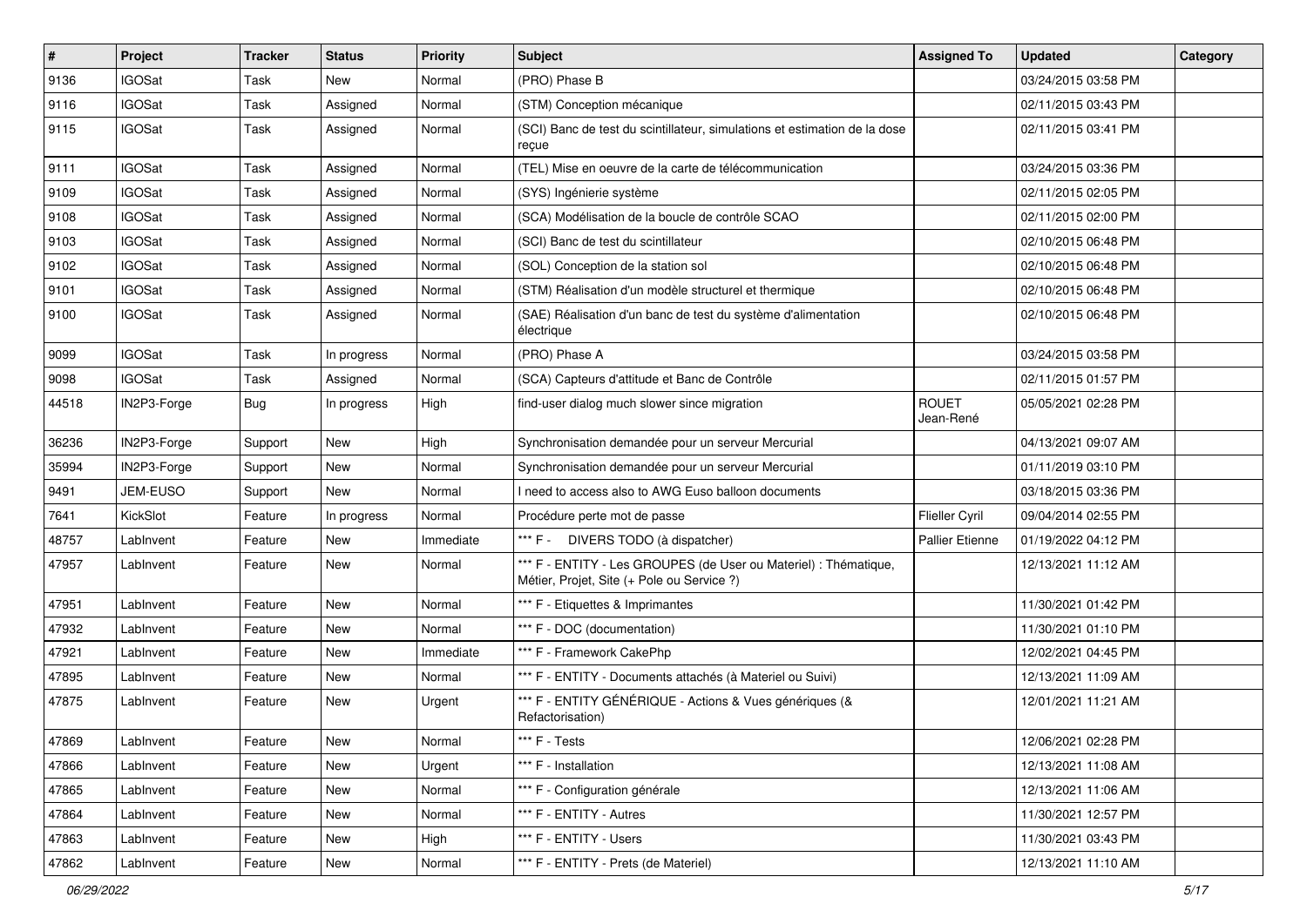| $\sharp$ | Project   | <b>Tracker</b> | <b>Status</b> | <b>Priority</b> | <b>Subject</b>                                                           | <b>Assigned To</b>     | <b>Updated</b>      | Category |
|----------|-----------|----------------|---------------|-----------------|--------------------------------------------------------------------------|------------------------|---------------------|----------|
| 47861    | LabInvent | Feature        | New           | Urgent          | *** F - ENTITY - Suivis (de Materiel ou User)                            |                        | 12/13/2021 11:10 AM |          |
| 47860    | LabInvent | Feature        | <b>New</b>    | Immediate       | *** F - ENTITY - Materiels                                               |                        | 01/19/2022 03:51 PM |          |
| 48758    | LabInvent | Task           | New           | Immediate       | Modifs demandées par C. Feugeade le 18/1/22                              | <b>Pallier Etienne</b> | 01/19/2022 04:22 PM |          |
| 48223    | LabInvent | Task           | New           | Normal          | instance perso (docker)                                                  |                        | 12/13/2021 11:08 AM |          |
| 48222    | LabInvent | Task           | <b>New</b>    | Normal          | (NEW func) Gérer Suivi d'un User                                         |                        | 12/13/2021 10:39 AM |          |
| 48005    | LabInvent | Task           | <b>New</b>    | Normal          | <b>Bugfix toutes les Deprecated Errors</b>                               |                        | 12/06/2021 02:37 PM |          |
| 47966    | LabInvent | Task           | <b>New</b>    | Normal          | Ajouter test Commande (avec devis joint)                                 |                        | 11/30/2021 04:17 PM |          |
| 47962    | LabInvent | Task           | New           | Urgent          | (IRAP only) re-install inventirap avec php7                              |                        | 11/30/2021 03:17 PM |          |
| 47960    | LabInvent | Task           | New           | Immediate       | <b>CHAMPS</b>                                                            |                        | 01/19/2022 03:51 PM |          |
| 47959    | LabInvent | Task           | <b>New</b>    | Normal          | *** F - ENTITY - Fournisseurs                                            |                        | 11/30/2021 12:57 PM |          |
| 47958    | LabInvent | Task           | <b>New</b>    | Normal          | delete (generic)                                                         |                        | 11/30/2021 12:47 PM |          |
| 47954    | LabInvent | Task           | <b>New</b>    | Normal          | 1 - CREATED                                                              |                        | 11/30/2021 01:27 PM |          |
| 47953    | LabInvent | Task           | New           | Normal          | 2a - TOBEORDERED (optionnel)                                             |                        | 11/30/2021 01:27 PM |          |
| 47952    | LabInvent | Task           | New           | High            | Ecran d'accueil à restructurer                                           |                        | 11/30/2021 03:43 PM |          |
| 47950    | LabInvent | Task           | <b>New</b>    | Normal          | DB complète à mettre à jour                                              |                        | 11/30/2021 12:26 PM |          |
| 47947    | LabInvent | Task           | New           | High            | docker only                                                              |                        | 12/13/2021 11:07 AM |          |
| 47946    | LabInvent | Task           | New           | Normal          | classic only                                                             |                        | 12/03/2021 09:50 AM |          |
| 47945    | LabInvent | Task           | New           | Normal          | <b>ALL</b>                                                               |                        | 11/30/2021 12:23 PM |          |
| 47942    | LabInvent | Task           | New           | High            | index (generic)                                                          |                        | 11/30/2021 03:48 PM |          |
| 47937    | LabInvent | Task           | <b>New</b>    | High            | Read (index & view) (generic ?)                                          |                        | 11/30/2021 03:48 PM |          |
| 47936    | LabInvent | Task           | New           | High            | 3-4 - TBO & ARCHIVED                                                     |                        | 11/30/2021 03:43 PM |          |
| 47935    | LabInvent | Task           | New           | Normal          | 2b - VALIDATED                                                           |                        | 11/30/2021 01:27 PM |          |
| 47934    | LabInvent | Task           | <b>New</b>    | High            | LIFECYCLE (Status) : CREATED => (TBO) => VALIDATED => TBA<br>=> ARCHIVED |                        | 11/30/2021 03:43 PM |          |
| 47930    | LabInvent | Task           | <b>New</b>    | Normal          | *** F - ENTITY - QrCode                                                  |                        | 11/30/2021 01:26 PM |          |
| 47927    | LabInvent | Task           | New           | High            | A gérer via fichier conf YAML                                            |                        | 11/30/2021 03:47 PM |          |
| 47926    | LabInvent | Task           | <b>New</b>    | High            | Instance DEMO docker - à installer sur hyp2 puis sur VM pweb3            |                        | 12/13/2021 11:07 AM |          |
| 47925    | LabInvent | Task           | <b>New</b>    | Normal          | (après cakephp v4) Passer à Php 8                                        |                        | 11/30/2021 11:48 AM |          |
| 47924    | LabInvent | Task           | New           | Normal          | (après 3.9) Passer à v4                                                  |                        | 11/30/2021 11:48 AM |          |
| 47922    | LabInvent | Task           | New           | Immediate       | Passer directement à v3.LAST (3.10.1)                                    |                        | 12/02/2021 04:45 PM |          |
| 47914    | LabInvent | Task           | New           | High            | index (generic)                                                          |                        | 11/30/2021 03:50 PM |          |
| 47913    | LabInvent | Task           | New           | Normal          | ROLES (profils)                                                          |                        | 11/30/2021 01:39 PM |          |
| 47912    | LabInvent | Task           | New           | High            | (VUE) Elements et Helper                                                 |                        | 11/30/2021 03:51 PM |          |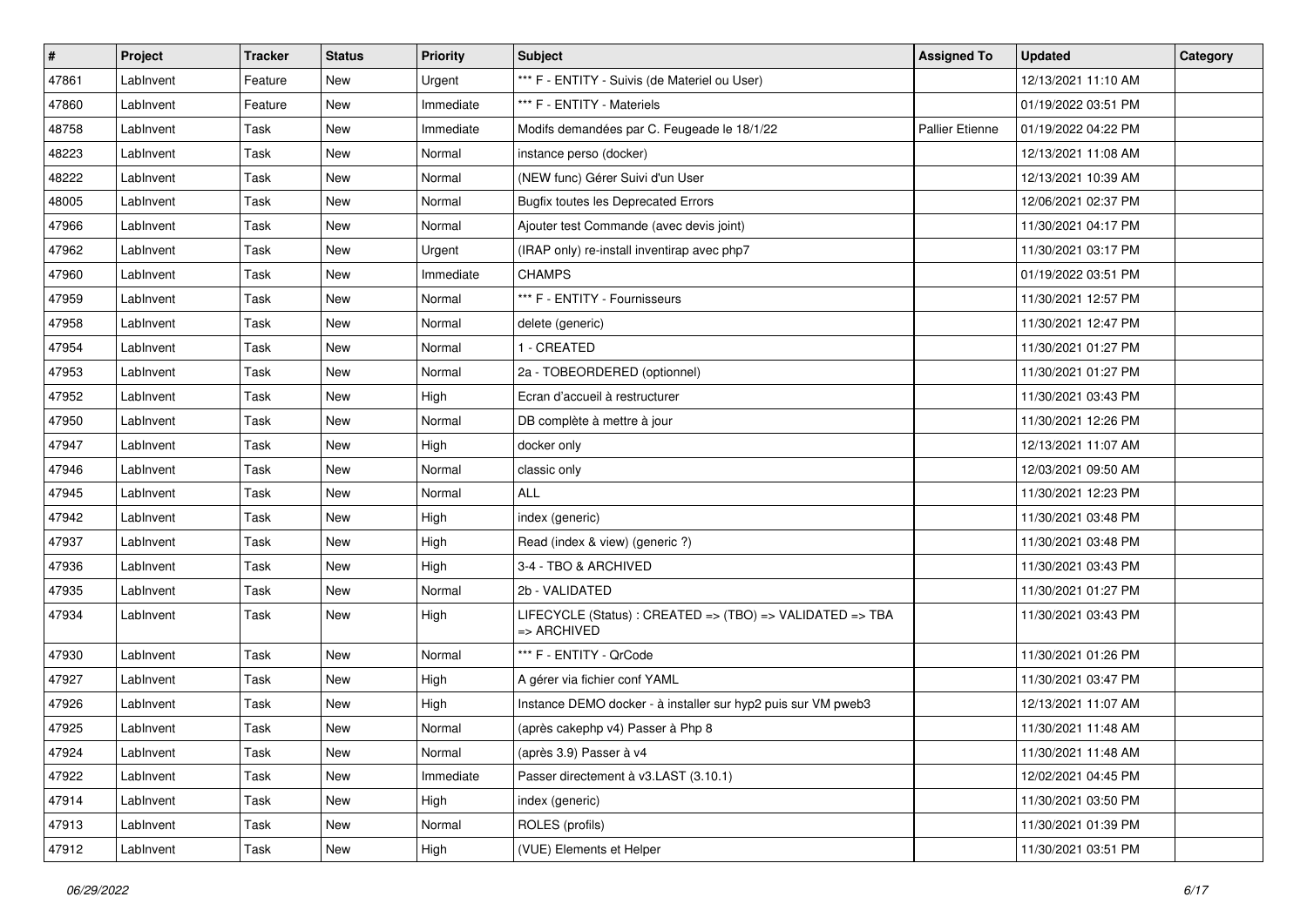| $\pmb{\#}$ | Project   | <b>Tracker</b> | <b>Status</b> | <b>Priority</b> | Subject                                                                                   | <b>Assigned To</b> | <b>Updated</b>      | Category |
|------------|-----------|----------------|---------------|-----------------|-------------------------------------------------------------------------------------------|--------------------|---------------------|----------|
| 47911      | LabInvent | Task           | <b>New</b>    | Normal          | Create/Update (add_edit generic)                                                          |                    | 11/30/2021 11:04 AM |          |
| 47907      | LabInvent | Task           | New           | Normal          | *** F - Config YAML (champs materiels) : champs obligatoires,<br>recommandés, ou readonly |                    | 11/30/2021 01:25 PM |          |
| 47906      | LabInvent | Task           | New           | Urgent          | Champs virtuels                                                                           |                    | 11/30/2021 03:50 PM |          |
| 47905      | LabInvent | Task           | New           | Urgent          | Read (index & view) (generic)                                                             |                    | 12/01/2021 11:21 AM |          |
| 47903      | LabInvent | Task           | <b>New</b>    | Urgent          | Rappels automatiques pour les suivis récurrents (périodiques)                             |                    | 12/01/2021 11:17 AM |          |
| 47901      | LabInvent | Task           | <b>New</b>    | Urgent          | Read (view & index)                                                                       |                    | 12/01/2021 11:17 AM |          |
| 47899      | LabInvent | Task           | New           | Urgent          | view (generic)                                                                            |                    | 12/01/2021 11:21 AM |          |
| 47897      | LabInvent | Task           | <b>New</b>    | High            | *** F - Stats (Users)                                                                     |                    | 11/30/2021 03:48 PM |          |
| 47893      | LabInvent | Task           | New           | Normal          | Views                                                                                     |                    | 11/30/2021 01:21 PM |          |
| 47890      | LabInvent | Task           | New           | High            | Commander (demande achat)                                                                 |                    | 01/19/2022 03:48 PM |          |
| 47889      | LabInvent | Task           | <b>New</b>    | Normal          | Changer statut - setStatusTo*()                                                           |                    | 11/30/2021 01:19 PM |          |
| 47886      | LabInvent | Task           | New           | Urgent          | <b>Notifications</b>                                                                      |                    | 11/30/2021 03:45 PM |          |
| 47885      | LabInvent | Task           | <b>New</b>    | Normal          | filtrage (voir formulaire index)                                                          |                    | 11/30/2021 01:30 PM |          |
| 47884      | LabInvent | Task           | New           | High            | partitionnement par Site (besoin IP2I/LMA)                                                |                    | 11/30/2021 03:43 PM |          |
| 47883      | LabInvent | Task           | New           | Normal          | formulaire de recherche multi-critères                                                    |                    | 11/30/2021 01:30 PM |          |
| 47882      | LabInvent | Task           | <b>New</b>    | High            | Delete - delete                                                                           |                    | 11/30/2021 03:42 PM |          |
| 47881      | LabInvent | Task           | New           | High            | Read - view                                                                               |                    | 11/30/2021 03:42 PM |          |
| 47880      | LabInvent | Task           | <b>New</b>    | Normal          | Read - index                                                                              |                    | 11/30/2021 01:16 PM |          |
| 47879      | LabInvent | Task           | <b>New</b>    | High            | Create/Update - add_edit                                                                  |                    | 11/30/2021 03:42 PM |          |
| 47878      | LabInvent | Task           | New           | High            | Autres                                                                                    |                    | 11/30/2021 03:44 PM |          |
| 47877      | LabInvent | Task           | New           | High            | find (search)                                                                             |                    | 11/30/2021 03:43 PM |          |
| 47876      | LabInvent | Task           | New           | High            | CRUD                                                                                      |                    | 11/30/2021 03:42 PM |          |
| 47874      | LabInvent | Task           | <b>New</b>    | Urgent          | <b>Stats</b>                                                                              |                    | 11/30/2021 03:44 PM |          |
| 47873      | LabInvent | Task           | <b>New</b>    | Normal          | Model (Entity & Table)                                                                    |                    | 12/01/2021 09:37 AM |          |
| 47872      | Lablnvent | Task           | New           | High            | Actions & Vues                                                                            |                    | 11/30/2021 03:42 PM |          |
| 47871      | LabInvent | Task           | <b>New</b>    | Normal          | Autorisations                                                                             |                    | 11/30/2021 01:29 PM |          |
| 47870      | LabInvent | Task           | New           | Normal          | Tests (Materiels)                                                                         |                    | 11/30/2021 03:38 PM |          |
| 47868      | LabInvent | Task           | New           | Normal          | *** F - Super Entité (AppController, AppTable)                                            |                    | 11/30/2021 01:34 PM |          |
| 47867      | LabInvent | Task           | New           | High            | *** F - Autorisations (Users)                                                             |                    | 11/30/2021 03:47 PM |          |
| 35692      | Lavoisier | <b>Bug</b>     | New           | Normal          | namespace not removed for a given use-case                                                |                    | 11/27/2018 05:35 PM |          |
| 8379       | Lavoisier | <b>Bug</b>     | New           | Normal          | NullPointerException at startup                                                           |                    | 10/28/2014 04:49 PM |          |
| 8217       | Lavoisier | <b>Bug</b>     | New           | Normal          | Logo demo view seems broken                                                               |                    | 10/13/2014 02:06 PM |          |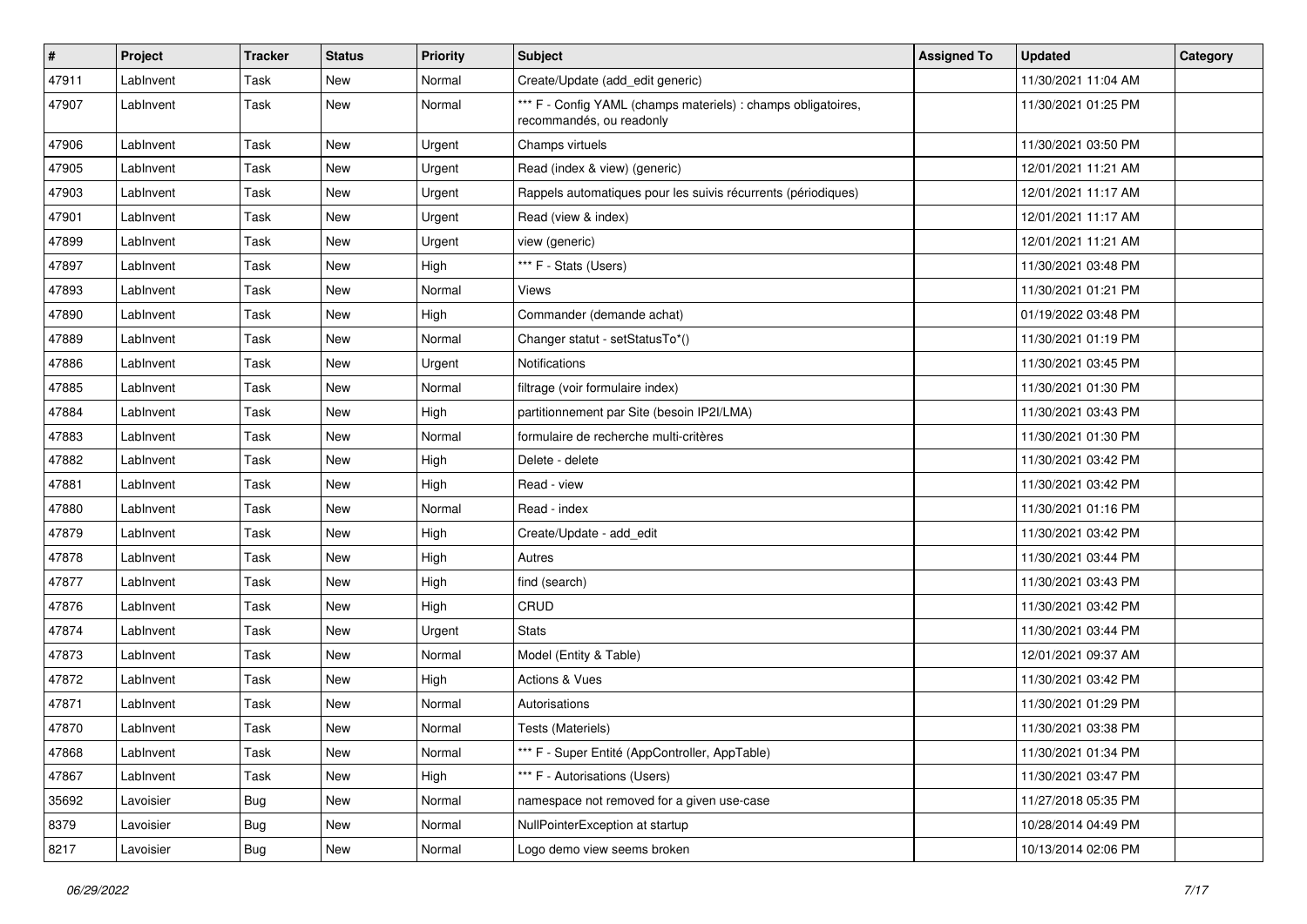| #     | Project                            | <b>Tracker</b> | <b>Status</b> | <b>Priority</b> | Subject                                                                                   | <b>Assigned To</b>  | <b>Updated</b>      | Category |
|-------|------------------------------------|----------------|---------------|-----------------|-------------------------------------------------------------------------------------------|---------------------|---------------------|----------|
| 8055  | Lavoisier                          | <b>Bug</b>     | New           | Normal          | view "debug" fails when Lavoisier is installed in a directory with special<br>character   |                     | 09/19/2014 05:02 PM |          |
| 37910 | Lavoisier                          | Feature        | New           | High            | do not log AdaptorException when they are already sent to the user                        |                     | 07/25/2019 09:41 AM |          |
| 37461 | Lavoisier                          | Feature        | New           | Normal          | add support for jdk 11                                                                    |                     | 04/25/2019 01:53 PM |          |
| 34801 | Lavoisier                          | Feature        | New           | Normal          | add support for attribute @if in element view/variable                                    |                     | 07/31/2018 12:57 PM |          |
| 11484 | Lavoisier                          | Feature        | New           | Low             | improve command "lavoisier-upgrade.sh"                                                    |                     | 04/10/2018 11:06 AM |          |
| 9799  | Lavoisier                          | Feature        | <b>New</b>    | Normal          | esxl function missing : add-duration                                                      |                     | 04/30/2015 11:00 AM |          |
| 9704  | Lavoisier                          | Feature        | New           | Normal          | add option --override to lavoisier-upgrade.sh                                             |                     | 04/15/2015 10:07 AM |          |
| 8132  | Lavoisier                          | Feature        | New           | Normal          | support attribute @first-child-attributes in <element></element>                          |                     | 09/30/2014 04:28 PM |          |
| 7811  | Lavoisier                          | Feature        | New           | Normal          | support server-side argument validation with XPath                                        |                     | 07/30/2014 05:05 PM |          |
| 7460  | Lavoisier                          | Feature        | New           | High            | support HTTP proxy                                                                        |                     | 02/17/2015 01:04 PM |          |
| 17192 | LC <sub>2</sub>                    | <b>Bug</b>     | Assigned      | Normal          | The channel 1 is wrongly displayed as 0 even if correctly used                            | Lafage Vincent      | 03/16/2017 05:18 PM |          |
| 2373  | LC <sub>2</sub>                    | <b>Bug</b>     | Assigned      | Low             | Test of responsivity                                                                      | Lafage Vincent      | 12/20/2011 03:50 PM |          |
| 1253  | LC <sub>2</sub>                    | <b>Bug</b>     | Assigned      | Low             | use / harden checks of getline                                                            | Lafage Vincent      | 01/17/2011 01:32 PM |          |
| 1252  | LC <sub>2</sub>                    | <b>Bug</b>     | Assigned      | Low             | What is the proper Parsing Algorithm?                                                     | Lafage Vincent      | 01/17/2011 11:34 AM |          |
| 1235  | LC2                                | <b>Bug</b>     | Assigned      | Low             | shared-lib-calls-exit                                                                     | Lafage Vincent      | 01/13/2011 12:16 AM |          |
| 8369  | LC <sub>2</sub>                    | Feature        | <b>New</b>    | Normal          | Standardize by relying on GNU getopt instead of proprietary cmdline                       | Lafage Vincent      | 10/27/2014 07:06 PM |          |
| 8099  | LC <sub>2</sub>                    | Feature        | New           | High            | Add business rule forbidding empty CRT-DSP configuration (at least 1<br>manu per CRT DSP) | Lafage Vincent      | 10/27/2014 07:00 PM |          |
| 2431  | LC <sub>2</sub>                    | Feature        | Assigned      | Normal          | Enforce stricter checks on startup precondition                                           | Lafage Vincent      | 02/03/2012 09:54 PM |          |
| 2118  | LC2                                | Feature        | New           | Low             | Prepare the Command Line Interface of validator to parse rdRam                            | Lafage Vincent      | 10/20/2011 04:20 PM |          |
| 2112  | LC <sub>2</sub>                    | Feature        | New           | Low             | Rorc lib                                                                                  |                     | 04/08/2013 06:11 PM |          |
| 2076  | LC <sub>2</sub>                    | Feature        | <b>New</b>    | Low             | Finer grained report for boot Crocus script                                               |                     | 10/11/2011 02:18 PM |          |
| 1255  | LC2                                | Feature        | Assigned      | Low             | Provide proper Shared-Object name to libraries                                            | Lafage Vincent      | 01/17/2011 01:39 PM |          |
| 1254  | LC <sub>2</sub>                    | Feature        | Assigned      | Low             | Add Tooltip for the three LC2 modes                                                       | Lafage Vincent      | 01/17/2011 01:34 PM |          |
| 1232  | LC <sub>2</sub>                    | Feature        | Assigned      | Low             | Include parseCrocusVersion in the Crocus Thread                                           | Lafage Vincent      | 01/12/2011 12:18 AM |          |
| 1231  | LC <sub>2</sub>                    | Feature        | Assigned      | Low             | Include boot in the Crocus Thread                                                         | Lafage Vincent      | 01/12/2011 12:16 AM |          |
| 1156  | LC <sub>2</sub>                    | Feature        | Assigned      | High            | query Marc Status generation & validation options                                         | Lafage Vincent      | 12/07/2010 04:54 PM |          |
| 1258  | LC2                                | Support        | Assigned      | Low             | Better report of mute FRT                                                                 | Lafage Vincent      | 09/18/2012 06:15 PM |          |
| 2109  | <b>LPC Service</b><br>Informatique | Support        | New           | Low             | imprimantes                                                                               | Jammes Fabrice      | 10/19/2011 10:12 AM |          |
| 11561 | LST stereo trigger<br>study        | Task           | New           | Normal          | Small-scale MC production for testing the effect of LST-MST stereo<br>trigger             | Hrupec Dario        | 04/15/2016 03:34 PM |          |
| 11452 | LSTCam low-level<br>data analysis  | Task           | New           | High            | Definition of LST mini-camera tests                                                       | Nakajima<br>Daisuke | 05/31/2018 04:54 PM |          |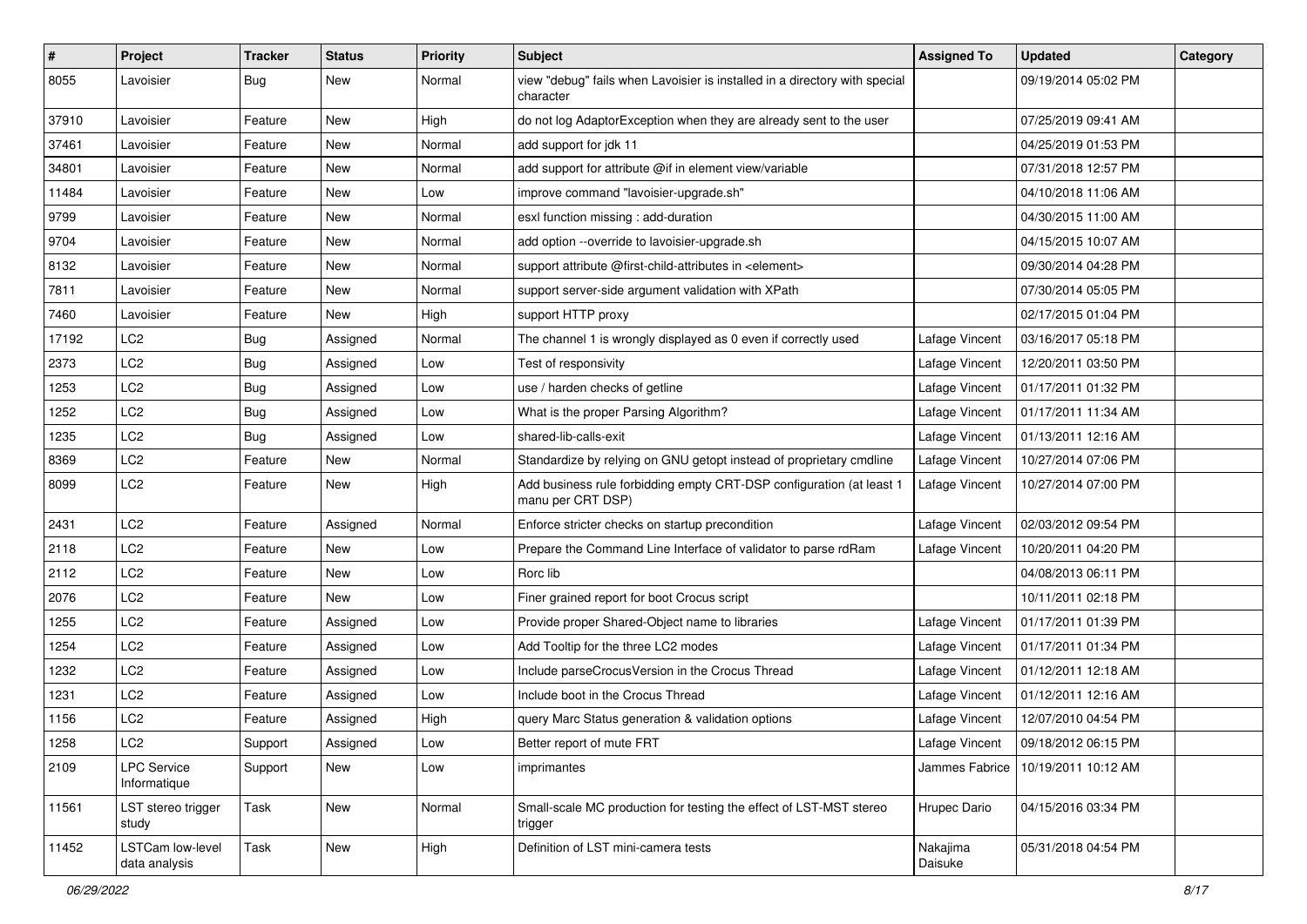| $\pmb{\#}$ | Project           | <b>Tracker</b> | <b>Status</b> | <b>Priority</b> | <b>Subject</b>                                                                                                                   | <b>Assigned To</b> | <b>Updated</b>      | Category |
|------------|-------------------|----------------|---------------|-----------------|----------------------------------------------------------------------------------------------------------------------------------|--------------------|---------------------|----------|
| 31881      | Narval Standalone | Feature        | New           | Normal          | Logs de l'instance                                                                                                               | Théo Le Guen       | 04/24/2018 03:59 PM |          |
| 597        | Oval              | Feature        | New           | Normal          | YAML comme langage de configuration ?                                                                                            |                    | 05/11/2010 01:36 PM |          |
| 12978      | <b>PEM</b>        | Bug            | New           | Low             | pem-sync pull                                                                                                                    |                    | 03/24/2016 05:11 PM |          |
| 12963      | <b>PEM</b>        | Bug            | New           | Normal          | add_tool crash                                                                                                                   |                    | 03/24/2016 09:10 AM |          |
| 12962      | <b>PEM</b>        | Bug            | New           | Normal          | pem-sync list ???                                                                                                                |                    | 03/24/2016 09:05 AM |          |
| 10314      | PEM               | Bug            | New           | High            | Environment compliant with CLI                                                                                                   |                    | 07/07/2015 09:57 AM |          |
| 10313      | <b>PEM</b>        | Bug            | <b>New</b>    | Normal          | Error message to change !                                                                                                        |                    | 07/07/2015 09:51 AM |          |
| 10274      | PEM               | Bug            | New           | Normal          | SYSTEM.ASSERTIONS.ASSERT_FAILURE                                                                                                 |                    | 07/01/2015 11:12 AM |          |
| 12976      | PEM               | Feature        | New           | Low             | pem-sync co_pem                                                                                                                  |                    | 03/24/2016 05:00 PM |          |
| 12975      | <b>PEM</b>        | Feature        | New           | Normal          | pem-sync co_pem                                                                                                                  |                    | 03/24/2016 04:54 PM |          |
| 12974      | PEM               | Feature        | New           | Normal          | pem-sync cp_pem                                                                                                                  |                    | 03/24/2016 04:52 PM |          |
| 12961      | <b>PEM</b>        | Feature        | New           | Normal          | PEM version                                                                                                                      |                    | 03/24/2016 09:03 AM |          |
| 10273      | <b>PEM</b>        | Feature        | New           | Normal          | Easier configuration process                                                                                                     |                    | 07/01/2015 11:11 AM |          |
| 2753       | Pipelet           | <b>Bug</b>     | <b>New</b>    | Urgent          | retrieve hook name from source code                                                                                              |                    | 05/22/2012 02:36 PM |          |
| 1566       | Pipelet           | Bug            | New           | Low             | Bug daemon cherrypy on Macintosh                                                                                                 |                    | 05/10/2011 12:14 PM |          |
| 1437       | Pipelet           | Bug            | New           | Normal          | str_parents not updated in time for glob_parent                                                                                  |                    | 03/10/2011 05:51 PM |          |
| 9534       | Pipelet           | Feature        | New           | Normal          | logging of stdout and stderr                                                                                                     |                    | 03/25/2015 02:31 PM |          |
| 8262       | Pipelet           | Feature        | New           | Normal          | LocalRepository: recursive search of segment source script                                                                       |                    | 10/19/2014 05:13 PM |          |
| 3992       | Pipelet           | Feature        | New           | Low             | directory in data with specific color                                                                                            |                    | 02/20/2013 05:19 PM |          |
| 748        | Pipelet           | Feature        | New           | Low             | Git and CVS repositories                                                                                                         | Le Jeune Maude     | 03/11/2011 11:41 AM |          |
| 3954       | Pipelet           | Task           | New           | Low             | Documentation: Environment cheat sheet                                                                                           |                    | 02/13/2013 11:00 AM |          |
| 1337       | Pipelet           | Task           | New           | Normal          | logged_subprocess improvement                                                                                                    |                    | 03/08/2011 09:07 PM |          |
| 1336       | Pipelet           | Task           | New           | Low             | Add comments in multiplex                                                                                                        |                    | 02/24/2011 10:17 AM |          |
| 1178       | Pipelet           | Task           | New           | High            | writing mysql and postgre backends                                                                                               |                    | 02/13/2013 10:49 AM |          |
| 45485      | PyROS             | Feature        | New           | High            | **** D0 - GENERAL, ADMINISTRATIVE & TECHNICAL                                                                                    |                    | 03/16/2022 04:53 PM |          |
| 45484      | PyROS             | Feature        | New           | Normal          | **** D5 - Images management (L1-L2)                                                                                              |                    | 02/02/2022 02:36 PM |          |
| 45483      | PyROS             | Feature        | New           | High            | **** D4 - Images production (L0)                                                                                                 |                    | 03/16/2022 07:28 AM |          |
| 45482      | PyROS             | Feature        | New           | High            | **** D3 - Sequences submission & plannig                                                                                         |                    | 02/22/2022 03:01 PM |          |
| 45481      | PyROS             | Feature        | New           | Normal          | **** D2 - Users & Programs                                                                                                       |                    | 03/29/2022 09:17 AM |          |
| 45480      | PyROS             | Feature        | New           | High            | **** D1 - System Security & Control                                                                                              |                    | 06/29/2022 07:39 AM |          |
| 44721      | PyROS             | Feature        | New           | Normal          | *** GF4 - QUAL - Quality & Tests - High level tests (integration &<br>functional), plan tests, validation des exigences (qualif) |                    | 03/16/2022 04:55 PM |          |
| 44661      | PyROS             | Feature        | New           | Normal          | *** SF13 - IAF - Images Fetching (quicklook & download)                                                                          |                    | 03/15/2022 04:49 PM |          |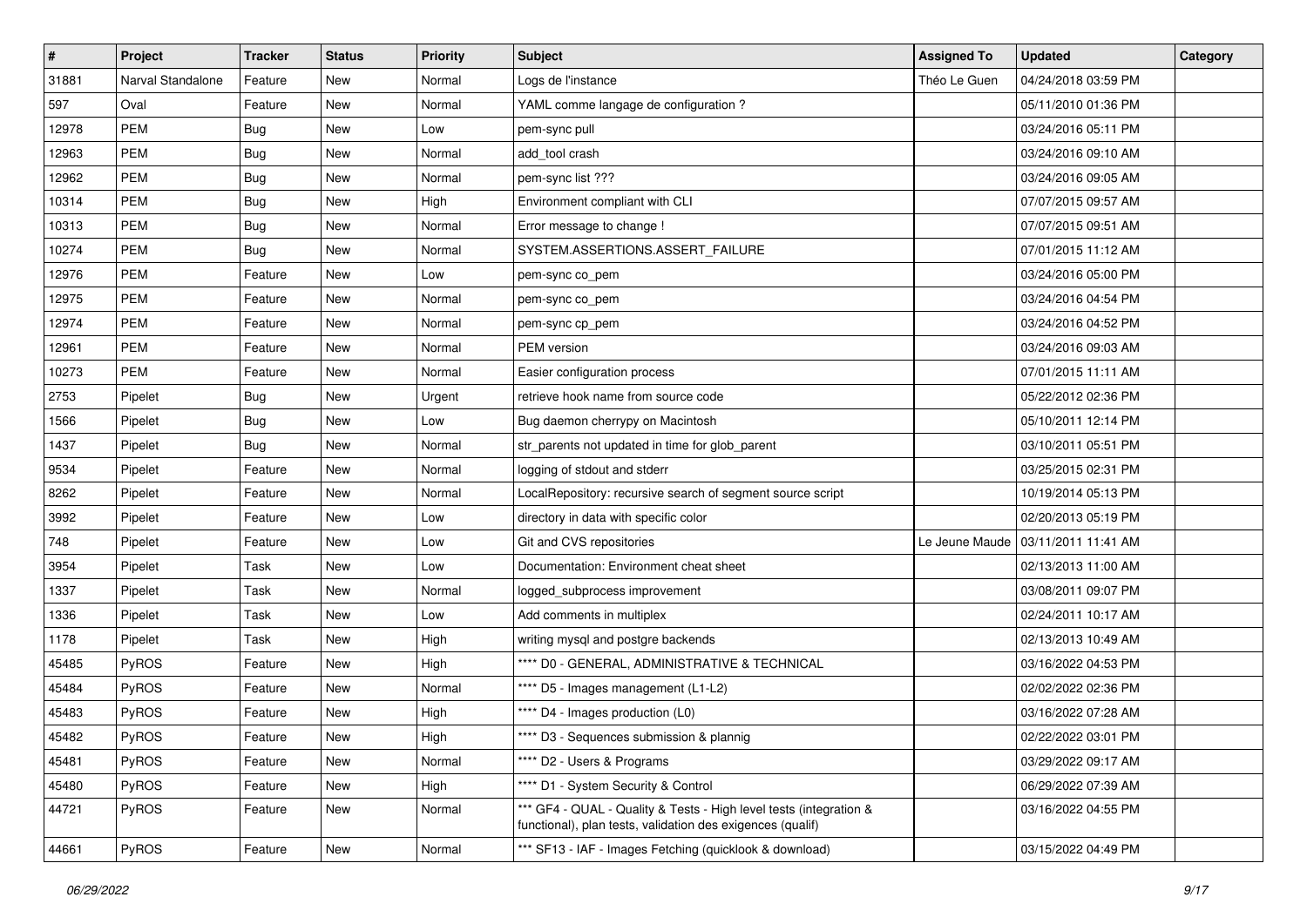| $\vert$ # | Project      | <b>Tracker</b> | <b>Status</b> | <b>Priority</b> | <b>Subject</b>                                                                                                                        | <b>Assigned To</b>   | <b>Updated</b>      | Category |
|-----------|--------------|----------------|---------------|-----------------|---------------------------------------------------------------------------------------------------------------------------------------|----------------------|---------------------|----------|
| 44659     | PyROS        | Feature        | New           | Normal          | *** GF3 - INFRA - Hardware, Operating System, Network, Security &<br>Safety                                                           |                      | 03/16/2022 04:51 PM |          |
| 44658     | PyROS        | Feature        | New           | High            | *** SF15 - SST - START&STOP - System Startup (launch), monitoring,<br>and Shutdown                                                    |                      | 06/28/2022 10:06 PM |          |
| 44584     | PyROS        | Feature        | New           | Normal          | *** SF10 - CAL - Calibration (Dark/Bias/Flat)                                                                                         |                      | 03/15/2022 04:48 PM |          |
| 44514     | PyROS        | Feature        | New           | Normal          | *** SF11 - IPC - Images Processing (Grenouille)                                                                                       | Klotz Alain          | 03/15/2022 04:44 PM |          |
| 44172     | PyROS        | Feature        | New           | High            | *** SF14 - OCF - Observatory Unit & Site Configuration                                                                                |                      | 01/29/2022 01:24 AM |          |
| 44165     | PyROS        | Feature        | New           | Normal          | *** SF16 - DSH - General monitoring : Dashboard (website)                                                                             |                      | 06/29/2022 07:24 AM |          |
| 44164     | PyROS        | Feature        | New           | Normal          | *** SF12 - IAN - Images Analysis (Triton)                                                                                             |                      | 03/15/2022 04:48 PM |          |
| 44163     | PyROS        | Feature        | New           | Normal          | *** SF09 - CMC - Command Control - Telescope & Instruments Control<br>& Monitoring (DeviceController, AgentDevice)                    |                      | 03/16/2022 07:28 AM |          |
| 44162     | PyROS        | Feature        | New           | High            | *** SF08 - EXE (SOX) - Observation Sequence (SO) eXecution                                                                            |                      | 03/15/2022 04:46 PM |          |
| 44161     | PyROS        | Feature        | New           | High            | *** SF04 - SPV - System Coordination & Supervision : Majordome<br>(Conducting) (head)                                                 |                      | 06/29/2022 07:39 AM |          |
| 44160     | PyROS        | Feature        | New           | Normal          | *** SF07 - PLN - Observation Sequences Planning & Scheduling                                                                          |                      | 03/15/2022 04:46 PM |          |
| 44159     | PyROS        | Feature        | New           | Normal          | *** SF03 - ENV - Environment Monitoring (int/ext, observatory &<br>weather)                                                           |                      | 05/05/2022 09:54 AM |          |
| 44158     | PyROS        | Feature        | New           | Normal          | *** SF06 - ALR - Alerts Management                                                                                                    |                      | 03/15/2022 04:46 PM |          |
| 44154     | <b>PyROS</b> | Feature        | In progress   | Normal          | *** SF02 - SCP - Scientific Programs Management                                                                                       |                      | 03/29/2022 09:17 AM |          |
| 44153     | PyROS        | Feature        | New           | Normal          | *** SF05 - SEQ - Observation Sequences Management                                                                                     | Koralewski<br>Alexis | 02/23/2022 10:45 AM |          |
| 44151     | PyROS        | Feature        | New           | High            | *** GF1 - PROJ - Project management, documentation, formation des<br>utilisateurs, interfaces, plan de justification de la définition |                      | 01/31/2022 11:32 AM |          |
| 44150     | PyROS        | Feature        | In progress   | Normal          | *** SF01 - USR - Users, Roles, and Authorizations Management                                                                          |                      | 03/29/2022 09:14 AM |          |
| 44148     | PyROS        | Feature        | New           | High            | *** GF2 - INST - Config, Install, udpate, deploy (IRAP, CNES,<br>TAROT)                                                               |                      | 03/16/2022 07:27 AM |          |
| 51514     | PyROS        | Task           | New           | Normal          | <b>LOG</b>                                                                                                                            |                      | 06/29/2022 07:37 AM |          |
| 51513     | PyROS        | Task           | New           | Normal          | General algorithm (ternary mode, status, routine processing,<br>commands processing, exceptions dealing)                              | Pallier Etienne      | 06/29/2022 07:37 AM |          |
| 51508     | <b>PyROS</b> | Task           | New           | Normal          | AgentMajordome (based on Agent)                                                                                                       | Koralewski<br>Alexis | 06/29/2022 07:31 AM |          |
| 49994     | PyROS        | Task           | In progress   | Normal          | SP export (list & 1)                                                                                                                  | Koralewski<br>Alexis | 03/29/2022 09:17 AM |          |
| 49890     | PyROS        | Task           | New           | Normal          | Global Start & Stop (safe)                                                                                                            |                      | 03/16/2022 04:52 PM |          |
| 49889     | PyROS        | Task           | New           | Normal          | Backup                                                                                                                                |                      | 03/16/2022 04:49 PM |          |
| 49888     | PyROS        | Task           | New           | Normal          | Firewall                                                                                                                              |                      | 03/16/2022 04:48 PM |          |
| 49887     | PyROS        | Task           | New           | Normal          | Hardware                                                                                                                              |                      | 03/16/2022 04:47 PM |          |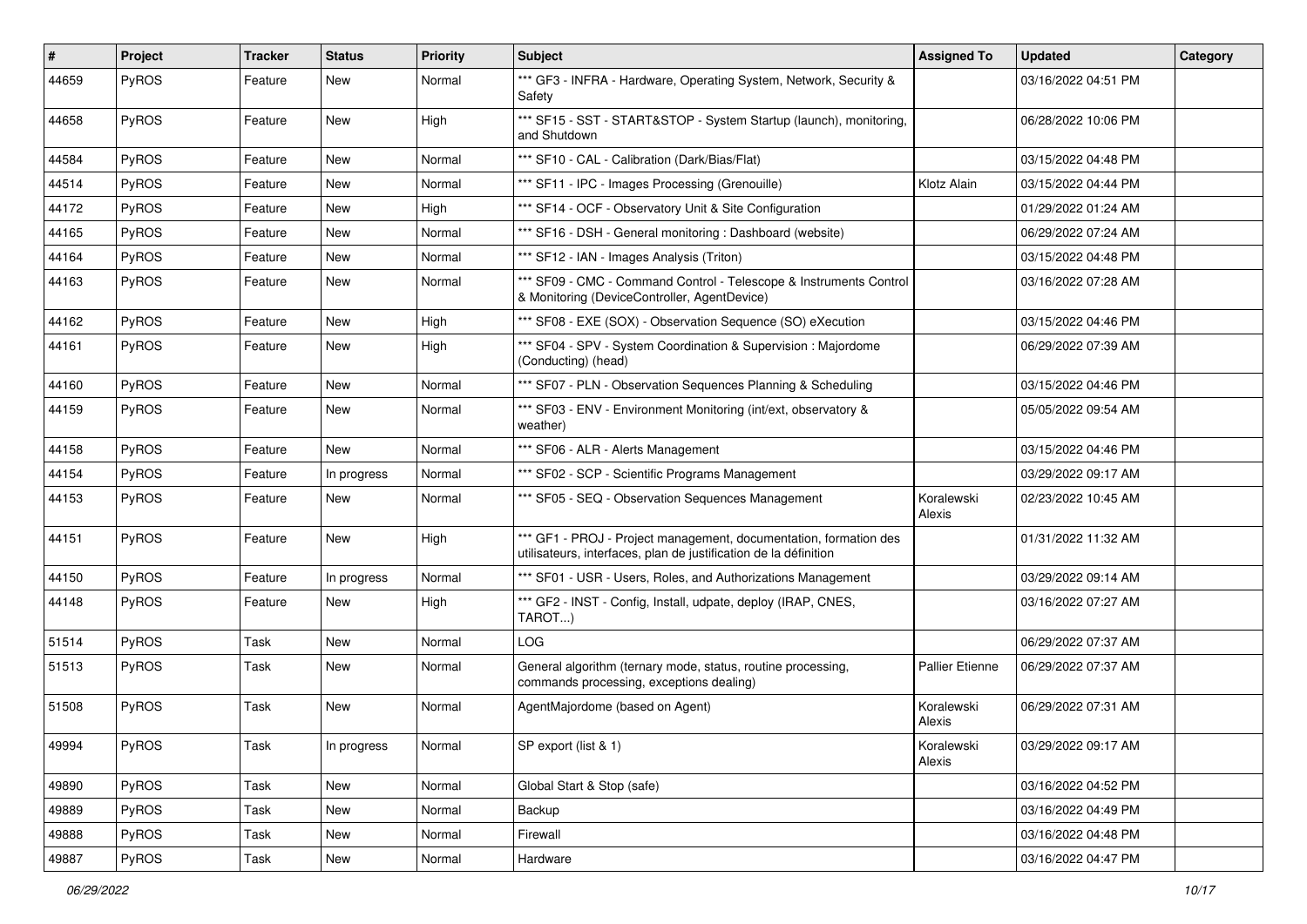| $\sharp$ | Project | <b>Tracker</b> | <b>Status</b> | <b>Priority</b> | Subject                                                                                  | <b>Assigned To</b>   | <b>Updated</b>      | Category |
|----------|---------|----------------|---------------|-----------------|------------------------------------------------------------------------------------------|----------------------|---------------------|----------|
| 49886    | PyROS   | Task           | <b>New</b>    | Normal          | System watch (Nagios, )                                                                  |                      | 03/16/2022 04:47 PM |          |
| 49885    | PyROS   | Task           | <b>New</b>    | Normal          | <b>Network</b>                                                                           |                      | 03/16/2022 04:46 PM |          |
| 49878    | PyROS   | Task           | New           | Normal          | SF02-SCP integration - Lancement auto de l'agent de gestion du SP<br>lifecycle           |                      | 06/28/2022 10:04 PM |          |
| 49876    | PyROS   | Task           | <b>New</b>    | Normal          | Guitastro integration                                                                    |                      | 03/16/2022 07:28 AM |          |
| 49875    | PyROS   | Task           | <b>New</b>    | Normal          | (classic) Installation Guitastro & dependencies                                          |                      | 03/16/2022 07:27 AM |          |
| 49874    | PyROS   | Task           | New           | Normal          | (docker) Installation Guitastro & dependencies                                           |                      | 06/28/2022 10:11 PM |          |
| 49872    | PyROS   | Task           | New           | Normal          | Restauration de la config par défaut                                                     |                      | 03/15/2022 11:10 PM |          |
| 49871    | PyROS   | Task           | New           | Normal          | Config par défaut (à définir)                                                            |                      | 03/15/2022 11:11 PM |          |
| 49870    | PyROS   | Task           | <b>New</b>    | Normal          | Config générale : logo, pagination, couleurs, options générales, options<br>par feature, |                      | 03/15/2022 11:11 PM |          |
| 49546    | PyROS   | Task           | In progress   | Normal          | Documentation (pyros_api)                                                                | Koralewski<br>Alexis | 02/24/2022 02:33 PM |          |
| 49545    | PyROS   | Task           | In progress   | Normal          | Script development (pyros_api)                                                           | Koralewski<br>Alexis | 02/24/2022 02:33 PM |          |
| 49543    | PyROS   | Task           | <b>New</b>    | Normal          | Users View (list & 1)                                                                    |                      | 02/23/2022 06:06 PM |          |
| 49541    | PyROS   | Task           | <b>New</b>    | Normal          | API REST (website scripting via pyros_api.py script)                                     | Koralewski<br>Alexis | 06/29/2022 07:26 AM |          |
| 49478    | PyROS   | Task           | <b>New</b>    | Normal          | Test                                                                                     | Koralewski<br>Alexis | 02/22/2022 12:25 PM |          |
| 49272    | PyROS   | Task           | In progress   | Normal          | Tooltips                                                                                 | Koralewski<br>Alexis | 02/17/2022 01:59 PM |          |
| 49262    | PyROS   | Task           | In progress   | Normal          | Sequence Validation                                                                      |                      | 02/03/2022 02:50 PM |          |
| 49258    | PyROS   | Task           | In progress   | Normal          | from IMPORT (upload) Seq (from yaml file)                                                | Koralewski<br>Alexis | 02/23/2022 12:02 PM |          |
| 49253    | PyROS   | Task           | <b>New</b>    | Normal          | READ 1 & list                                                                            |                      | 02/21/2022 03:21 PM |          |
| 49252    | PyROS   | Task           | New           | Normal          | <b>WEB FORM</b>                                                                          |                      | 02/17/2022 01:59 PM |          |
| 49251    | PyROS   | Task           | New           | Normal          | Test                                                                                     | Koralewski<br>Alexis | 02/22/2022 02:59 PM |          |
| 49250    | PyROS   | Task           | New           | Normal          | <b>CREATE/UPDATE Sequence</b>                                                            |                      | 02/23/2022 12:02 PM |          |
| 49249    | PyROS   | Task           | In progress   | Normal          | General Menu for this feature                                                            |                      | 02/03/2022 09:39 AM |          |
| 49247    | PyROS   | Task           | New           | Normal          | State diagram (doc)                                                                      |                      | 02/03/2022 09:34 AM |          |
| 49246    | PyROS   | Task           | New           | Normal          | Sequence Lifecycle (status)                                                              |                      | 02/03/2022 09:34 AM |          |
| 49228    | PyROS   | Task           | In progress   | Normal          | Correction de l'orientation de l'image (est à gauche, nord en haut)                      | Klotz Alain          | 02/02/2022 02:56 PM |          |
| 49227    | PyROS   | Task           | New           | Normal          | Corrections cosmétiques (de pixels)                                                      | Klotz Alain          | 02/02/2022 02:19 PM |          |
| 49226    | PyROS   | Task           | In progress   | Normal          | Correction de l'image par le flat                                                        | Klotz Alain          | 02/02/2022 02:56 PM |          |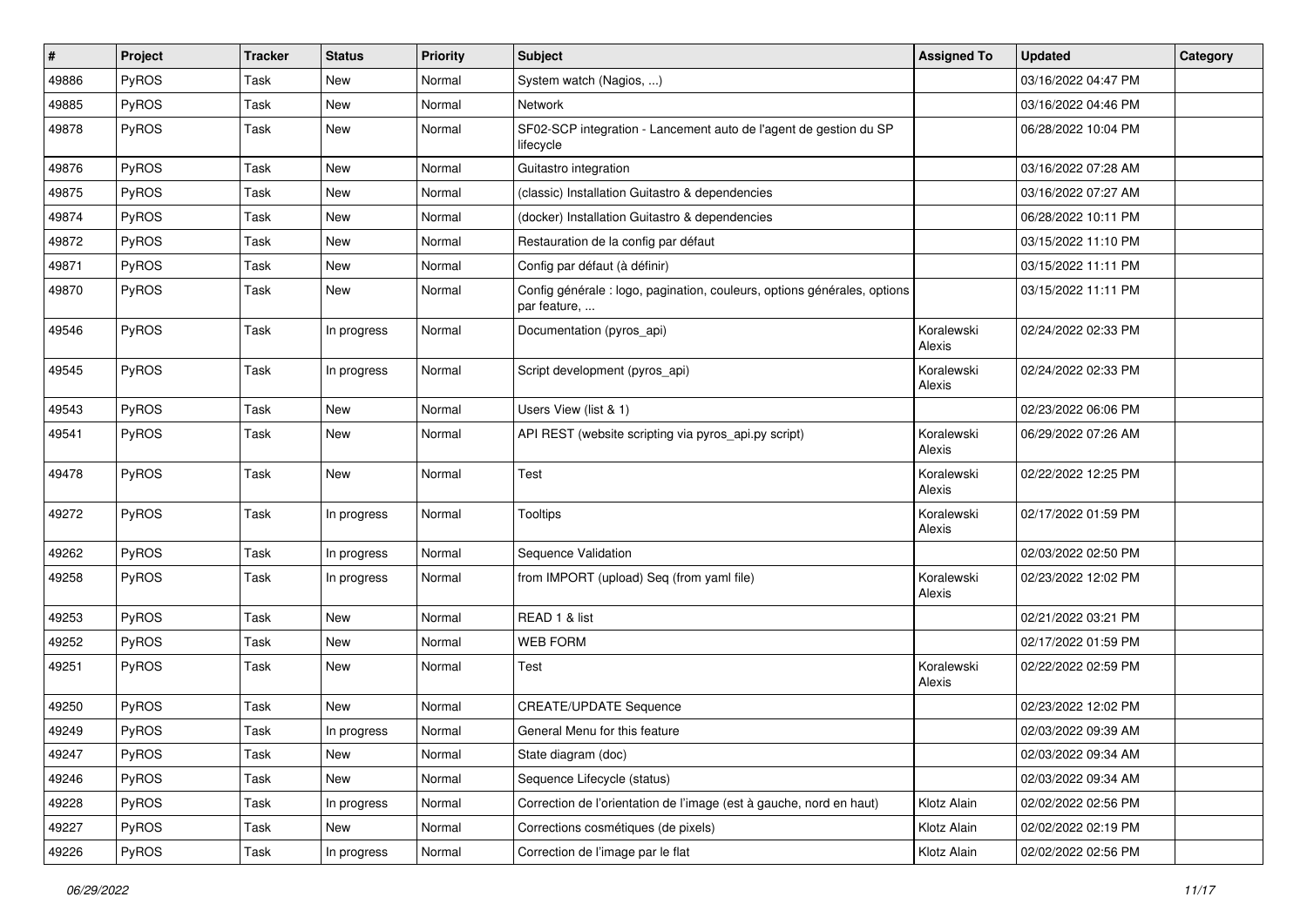| #     | Project      | <b>Tracker</b> | <b>Status</b> | <b>Priority</b> | <b>Subject</b>                                                                                                                        | <b>Assigned To</b> | <b>Updated</b>      | Category |
|-------|--------------|----------------|---------------|-----------------|---------------------------------------------------------------------------------------------------------------------------------------|--------------------|---------------------|----------|
| 49225 | PyROS        | Task           | In progress   | Normal          | Correction de l'image par le dark (+ bias)                                                                                            | Klotz Alain        | 02/02/2022 02:56 PM |          |
| 49224 | PyROS        | Task           | New           | Normal          | Choisir le bias, le flat, et le dark (en fn des metadata)                                                                             | Klotz Alain        | 02/02/2022 02:19 PM |          |
| 49223 | <b>PyROS</b> | Task           | In progress   | Normal          | Groupes                                                                                                                               | Klotz Alain        | 02/02/2022 02:38 PM |          |
| 49222 | PyROS        | Task           | In progress   | Normal          | Traitement d'un groupe d'images : début et fin de groupe                                                                              | Klotz Alain        | 02/02/2022 02:38 PM |          |
| 49221 | PyROS        | Task           | In progress   | Normal          | Recup metadata de l'image (dans la BD)                                                                                                | Klotz Alain        | 02/02/2022 02:38 PM |          |
| 49220 | PyROS        | Task           | In progress   | Normal          | Récup en-tête                                                                                                                         | Klotz Alain        | 02/02/2022 02:38 PM |          |
| 49219 | PyROS        | Task           | In progress   | Normal          | Nouvelle image                                                                                                                        | Klotz Alain        | 02/02/2022 02:38 PM |          |
| 49218 | <b>PyROS</b> | Task           | In progress   | Normal          | Détection des nouvelles images produites (système asynchrone sur<br>l'acquisition)                                                    | Klotz Alain        | 02/02/2022 02:38 PM |          |
| 49217 | PyROS        | Task           | <b>New</b>    | Normal          | 5 - (L2) Critères de qualité d'image (+ json QUAL)                                                                                    | Klotz Alain        | 02/02/2022 02:37 PM |          |
| 49216 | <b>PyROS</b> | Task           | <b>New</b>    | Normal          | 4 - (L1c) - Combinaison d'images                                                                                                      | Klotz Alain        | 02/02/2022 02:36 PM |          |
| 49215 | PyROS        | Task           | In progress   | Normal          | 3 - (L1b) - Reconnaissance du champ (lien entre pixels et coord<br>célestes) (+ json CATA)                                            | Klotz Alain        | 02/02/2022 02:36 PM |          |
| 49214 | PyROS        | Task           | In progress   | Normal          | 2 - (L1a) - Pré-traitement de chaque image (dans l'ordre) (fits RAW =><br>fits CAL)                                                   | Klotz Alain        | 02/02/2022 02:42 PM |          |
| 49213 | PyROS        | Task           | In progress   | Normal          | 1 - (L0) - Récupération et organisation des images L0 (RAW fits)                                                                      | Klotz Alain        | 02/02/2022 02:42 PM |          |
| 49210 | PyROS        | Task           | <b>New</b>    | Normal          | <b>CONFIGURATION GENERALE</b>                                                                                                         |                    | 03/15/2022 11:11 PM |          |
| 49162 | PyROS        | Task           | <b>New</b>    | Normal          | Check sequence validity                                                                                                               | Klotz Alain        | 02/03/2022 10:23 AM |          |
| 49157 | <b>PyROS</b> | Task           | New           | Normal          | Super Super Agent qui surveille l'ensemble des super agents sur<br>chaque noeud (?)                                                   |                    | 01/31/2022 12:12 PM |          |
| 49156 | PyROS        | Task           | <b>New</b>    | Normal          | Super Agent qui démarre et stoppe les autres agents, et surveille leur<br>bonne santé (les relance si besoin) => sur chaque noeud (?) |                    | 01/31/2022 12:12 PM |          |
| 49155 | PyROS        | Task           | New           | Normal          | Architecture décentralisée en plusieurs noeuds (communication via<br>BD)                                                              |                    | 01/31/2022 12:09 PM |          |
| 49152 | PyROS        | Task           | New           | Normal          | RUN/EXEC - Start & Stop software (et Agents)                                                                                          |                    | 05/24/2022 02:55 PM |          |
| 49151 | PyROS        | Task           | New           | Normal          | Script central (pyros.py)                                                                                                             |                    | 01/31/2022 11:36 AM |          |
| 49149 | PyROS        | Task           | New           | High            | SCRIPT RUN (PYROS/pyros.py) (uniquement pour la partie execution)                                                                     |                    | 05/24/2022 02:55 PM |          |
| 49137 | PyROS        | Task           | New           | Normal          | Integration Guitastro lib                                                                                                             | Klotz Alain        | 02/02/2022 03:27 PM |          |
| 49136 | PyROS        | Task           | <b>New</b>    | Normal          | GF03-INFRA - Logging integration (general logs & agents)                                                                              |                    | 06/29/2022 07:25 AM |          |
| 49135 | PyROS        | Task           | New           | Normal          | SF15-SST integration (agents, start, stop, commands)                                                                                  |                    | 06/29/2022 07:23 AM |          |
| 49134 | PyROS        | Task           | New           | Normal          | SF14-OBC integration                                                                                                                  |                    | 01/29/2022 12:52 AM |          |
| 49133 | PyROS        | Task           | New           | Normal          | SF13-IAF integration                                                                                                                  |                    | 01/29/2022 12:47 AM |          |
| 49132 | PyROS        | Task           | New           | Normal          | SF12-IAN integration                                                                                                                  |                    | 01/29/2022 12:48 AM |          |
| 49131 | PyROS        | Task           | New           | Normal          | SF11-IPC integration                                                                                                                  |                    | 01/29/2022 12:46 AM |          |
| 49130 | PyROS        | Task           | New           | Normal          | SF10-CAL integration                                                                                                                  |                    | 01/29/2022 12:46 AM |          |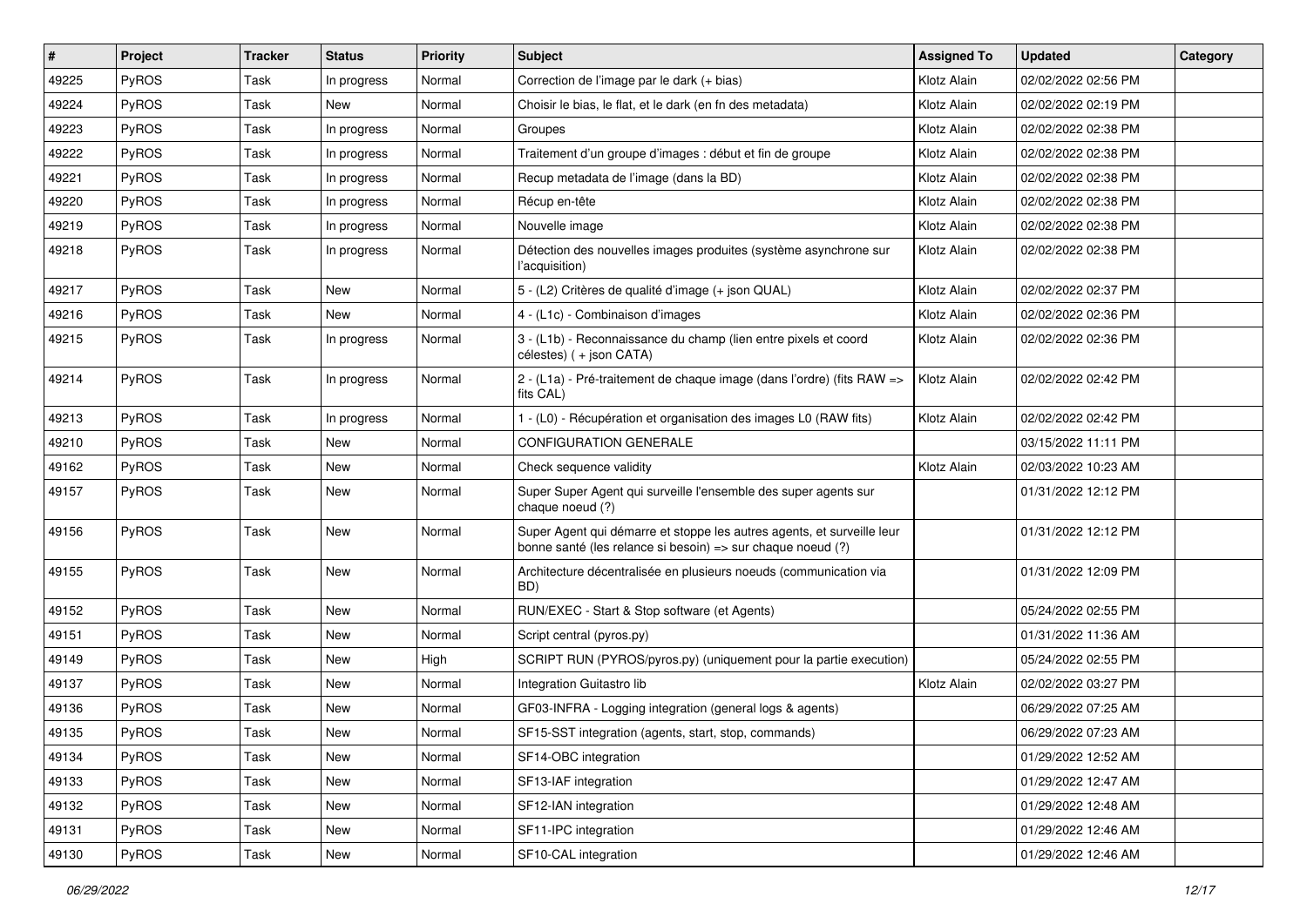| $\vert$ # | Project | <b>Tracker</b> | <b>Status</b> | <b>Priority</b> | <b>Subject</b>                                                                             | <b>Assigned To</b>   | <b>Updated</b>      | Category |
|-----------|---------|----------------|---------------|-----------------|--------------------------------------------------------------------------------------------|----------------------|---------------------|----------|
| 49129     | PyROS   | Task           | <b>New</b>    | Normal          | SF09-CMC integration                                                                       |                      | 01/29/2022 12:46 AM |          |
| 49128     | PyROS   | Task           | <b>New</b>    | Normal          | SF08-EXE integration                                                                       |                      | 01/29/2022 12:45 AM |          |
| 49127     | PyROS   | Task           | New           | Normal          | SF07-PLN integration                                                                       |                      | 01/29/2022 12:45 AM |          |
| 49126     | PyROS   | <b>Task</b>    | <b>New</b>    | Normal          | SF06-ALR integration                                                                       |                      | 01/29/2022 12:45 AM |          |
| 49125     | PyROS   | <b>Task</b>    | <b>New</b>    | Normal          | SF05-SEQ integration                                                                       |                      | 03/15/2022 11:03 PM |          |
| 49124     | PyROS   | Task           | New           | Normal          | SF04-SPV integration (AgentMajordome)                                                      |                      | 06/29/2022 07:21 AM |          |
| 49123     | PyROS   | <b>Task</b>    | <b>New</b>    | Normal          | SF03-ENV integration                                                                       |                      | 06/29/2022 07:20 AM |          |
| 49122     | PyROS   | Task           | New           | Normal          | SF02-SCP integration                                                                       |                      | 01/29/2022 12:50 AM |          |
| 49121     | PyROS   | Task           | <b>New</b>    | Normal          | SF01-USR integration                                                                       |                      | 01/29/2022 12:50 AM |          |
| 49120     | PyROS   | Task           | <b>New</b>    | Normal          | General Design (structure, design, responsive, CSS)                                        |                      | 06/29/2022 07:18 AM |          |
| 48307     | PyROS   | Task           | <b>New</b>    | Normal          | Send, Receive, and Process Commands (Agent <= > Agent)                                     |                      | 06/29/2022 07:33 AM |          |
| 48290     | PyROS   | Task           | <b>New</b>    | Normal          | Auto mode                                                                                  |                      | 12/14/2021 12:35 PM |          |
| 48289     | PyROS   | Task           | New           | Normal          | Entity (AgentDevice class)                                                                 |                      | 12/14/2021 12:32 PM |          |
| 48288     | PyROS   | Task           | <b>New</b>    | Normal          | Entity (DeviceController class)                                                            |                      | 12/14/2021 12:31 PM |          |
| 48285     | PyROS   | <b>Task</b>    | <b>New</b>    | Normal          | Lancement auto et gestion du DeviceController associé                                      |                      | 12/14/2021 12:22 PM |          |
| 48284     | PyROS   | Task           | New           | Normal          | Lancement auto et gestion des Components associés (qui sont aussi<br>des DeviceController) |                      | 12/14/2021 12:20 PM |          |
| 48279     | PyROS   | <b>Task</b>    | <b>New</b>    | Normal          | General LOGGING (fichiers texte, écran en mode debug)                                      |                      | 03/16/2022 04:45 PM |          |
| 48278     | PyROS   | Task           | <b>New</b>    | High            | AGENT général (dont dépendent tous les agents et AgentDevices)                             |                      | 06/29/2022 07:37 AM |          |
| 48276     | PyROS   | <b>Task</b>    | <b>New</b>    | Normal          | Scripts d'installation docker                                                              |                      | 12/14/2021 11:44 AM |          |
| 48275     | PyROS   | Task           | New           | Normal          | version PROD TNC Nouvelle Calédonie - instance docker de<br>production sur site final      |                      | 12/14/2021 11:42 AM |          |
| 48274     | PyROS   | <b>Task</b>    | <b>New</b>    | Normal          | version TEST TNC France - instance docker de test en France                                |                      | 12/14/2021 11:42 AM |          |
| 48273     | PyROS   | Task           | New           | Normal          | version DEV guitalens - instance docker sur serveur guitalens                              |                      | 12/14/2021 11:46 AM |          |
| 48271     | PyROS   | Task           | <b>New</b>    | High            | CLASSIC installation (with venv)                                                           |                      | 03/16/2022 07:27 AM |          |
| 48270     | PyROS   | Task           | <b>New</b>    | Normal          | SCRIPT INSTALL/UPDATE (PYROS/pyros.py) (uniquement pour la<br>partie install & update)     |                      | 02/23/2022 05:57 PM |          |
| 48259     | PyROS   | Task           | In progress   | Normal          | EXPORT (Download) as a text file (YAML)                                                    | Koralewski<br>Alexis | 02/23/2022 10:45 AM |          |
| 48250     | PyROS   | Task           | In progress   | Normal          | <b>DELETE</b>                                                                              | Koralewski<br>Alexis | 02/21/2022 03:38 PM |          |
| 47447     | PyROS   | Task           | New           | Normal          | (F05) ACTIONS (CRUD), VIEWS, and AUTHORIZATIONS                                            |                      | 02/23/2022 10:45 AM |          |
| 47446     | PyROS   | Task           | New           | Normal          | <b>DOSSIER SSI</b>                                                                         |                      | 10/11/2021 11:32 AM |          |
| 47445     | PyROS   | Task           | New           | Normal          | CAHIER DE RECETTE (NC)                                                                     |                      | 10/11/2021 11:31 AM |          |
| 47444     | PyROS   | Task           | New           | Normal          | MANUELS UTILISATION, INSTALLATION, ET MAINTENANCE                                          |                      | 10/11/2021 11:31 AM |          |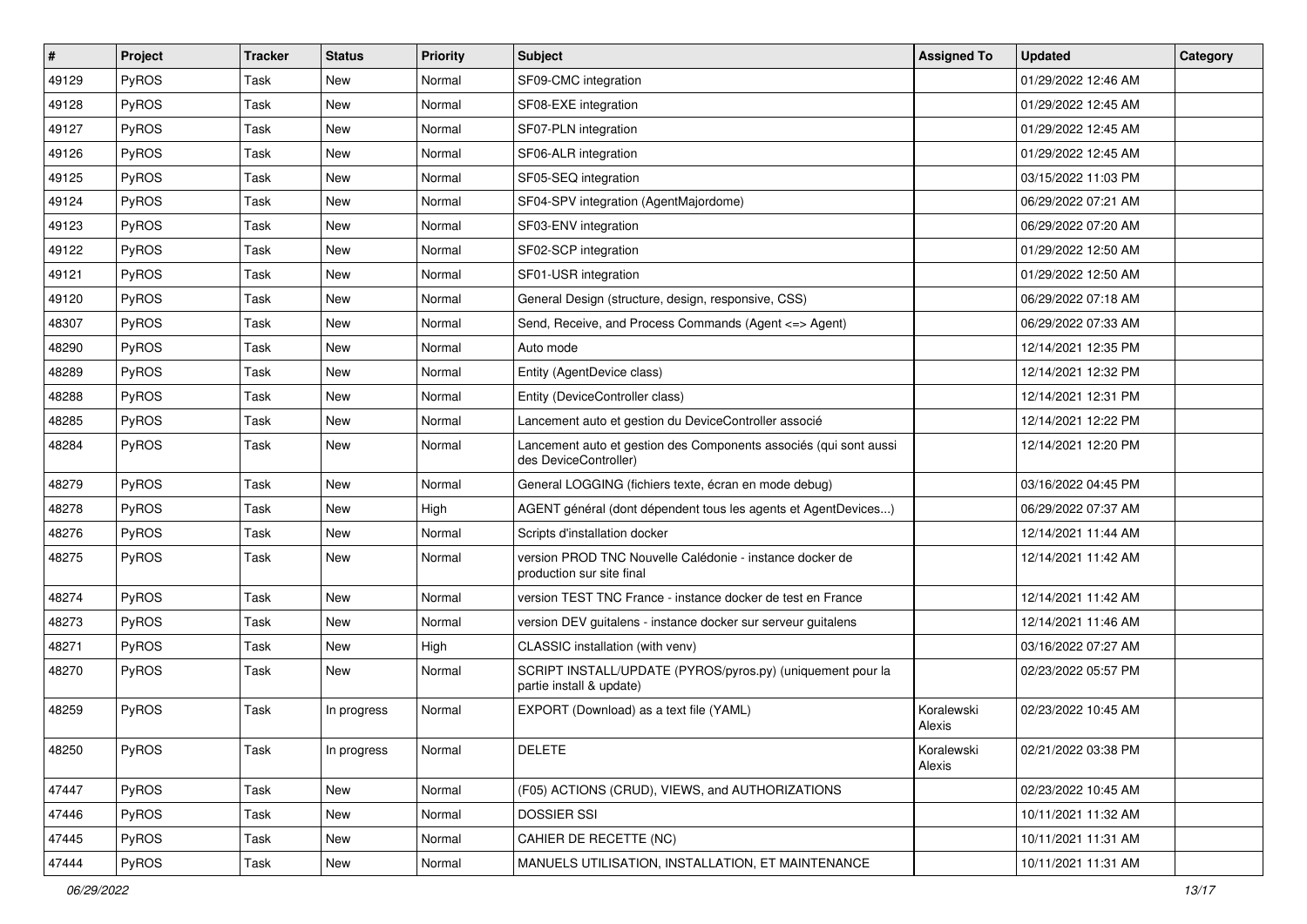| $\vert$ # | Project | <b>Tracker</b> | <b>Status</b> | <b>Priority</b> | <b>Subject</b>                                                                                     | <b>Assigned To</b> | <b>Updated</b>      | Category |
|-----------|---------|----------------|---------------|-----------------|----------------------------------------------------------------------------------------------------|--------------------|---------------------|----------|
| 47443     | PyROS   | Task           | New           | Normal          | RAPPORT DES TESTS & VALIDATIONS (application du plan de test)                                      |                    | 10/11/2021 11:31 AM |          |
| 47442     | PyROS   | Task           | New           | Normal          | PLAN DE TESTS ET DE VALIDATIONS                                                                    |                    | 10/11/2021 11:33 AM |          |
| 47441     | PyROS   | Task           | New           | Normal          | DOSSIER DE DÉFINITION                                                                              |                    | 10/11/2021 11:32 AM |          |
| 47440     | PyROS   | Task           | New           | Normal          | <b>LIVRABLES</b>                                                                                   |                    | 10/11/2021 11:29 AM |          |
| 47439     | PyROS   | Task           | <b>New</b>    | Normal          | PA et PK CNES                                                                                      |                    | 01/31/2022 11:29 AM |          |
| 47438     | PyROS   | Task           | <b>New</b>    | Normal          | PK5 (2023-06) - Doc LIVRABLES (et Présentations)                                                   |                    | 10/11/2021 11:26 AM |          |
| 47437     | PyROS   | Task           | <b>New</b>    | Normal          | PA4.1 (2023-05) - Présentations et Rapport Avancement                                              |                    | 10/11/2021 11:25 AM |          |
| 47436     | PyROS   | Task           | New           | Normal          | PK4 (2023-02) - Doc LIVRABLES (et Présentations)                                                   |                    | 10/11/2021 11:23 AM |          |
| 47435     | PyROS   | Task           | New           | Normal          | PA3.2 (2023-02) - Présentations et Rapport Avancement                                              |                    | 10/11/2021 11:22 AM |          |
| 47433     | PyROS   | Task           | <b>New</b>    | Normal          | PA3.1 (2023-01) - Présentations et Rapport Avancement                                              |                    | 10/11/2021 11:22 AM |          |
| 47432     | PyROS   | Task           | <b>New</b>    | Normal          | PK3 (2023-01) - Doc LIVRABLES (et Présentations)                                                   |                    | 10/11/2021 11:20 AM |          |
| 47431     | PyROS   | Task           | <b>New</b>    | Normal          | PA2.2 (2022-10) - Présentations et Rapport Avancement                                              |                    | 10/11/2021 11:19 AM |          |
| 47430     | PyROS   | Task           | New           | Normal          | PA2.1 (2022-08) - Présentations et Rapport Avancement                                              |                    | 10/11/2021 11:18 AM |          |
| 47428     | PyROS   | Task           | New           | Normal          | PK2 (2022-06) - Présentations + RA + Doc LIVRABLES                                                 |                    | 01/31/2022 11:34 AM |          |
| 47419     | PyROS   | Task           | <b>New</b>    | Normal          | F16 FUNCTIONAL Tests                                                                               |                    | 10/11/2021 10:11 AM |          |
| 47418     | PyROS   | Task           | <b>New</b>    | Normal          | F15 FUNCTIONAL Tests                                                                               |                    | 10/11/2021 10:11 AM |          |
| 47416     | PyROS   | Task           | New           | Normal          | F13 FUNCTIONAL Tests                                                                               |                    | 10/11/2021 10:11 AM |          |
| 47415     | PyROS   | Task           | New           | Normal          | F12 FUNCTIONAL Tests                                                                               |                    | 10/11/2021 10:11 AM |          |
| 47414     | PyROS   | Task           | New           | Normal          | F11 FUNCTIONAL Tests                                                                               |                    | 10/11/2021 10:10 AM |          |
| 47413     | PyROS   | Task           | New           | Normal          | F10 FUNCTIONAL Tests                                                                               |                    | 10/11/2021 10:10 AM |          |
| 47412     | PyROS   | Task           | In progress   | Normal          | F09 Tests                                                                                          |                    | 10/12/2021 03:01 PM |          |
| 47411     | PyROS   | Task           | New           | Normal          | F08 FUNCTIONAL Tests                                                                               |                    | 10/11/2021 10:10 AM |          |
| 47410     | PyROS   | Task           | <b>New</b>    | Normal          | F07 FUNCTIONAL Tests                                                                               |                    | 10/11/2021 10:10 AM |          |
| 47409     | PyROS   | Task           | New           | Normal          | F06 FUNCTIONAL Tests                                                                               |                    | 10/11/2021 10:10 AM |          |
| 47408     | PyROS   | Task           | In progress   | Normal          | F05 Tests                                                                                          |                    | 10/12/2021 03:00 PM |          |
| 47407     | PyROS   | Task           | In progress   | Normal          | F04 Tests                                                                                          |                    | 10/12/2021 03:00 PM |          |
| 47406     | PyROS   | Task           | In progress   | Normal          | F03 Tests                                                                                          |                    | 10/12/2021 03:00 PM |          |
| 47405     | PyROS   | Task           | In progress   | Normal          | F02 Tests                                                                                          |                    | 10/12/2021 02:59 PM |          |
| 47403     | PyROS   | Task           | New           | Normal          | <b>HIGH LEVEL FUNCTION TESTS - Transversal functionalities TESTs</b><br>involving several features |                    | 10/11/2021 10:08 AM |          |
| 47402     | PyROS   | Task           | New           | Normal          | INTEGRATION TESTS - FEATURES integration tests with each other                                     |                    | 10/11/2021 10:07 AM |          |
| 47401     | PyROS   | Task           | New           | Normal          | FUNCTIONAL TESTS - Each FEATURE functional tests                                                   |                    | 10/11/2021 11:42 AM |          |
| 47393     | PyROS   | Task           | New           | Normal          | Device Config file (cf F14)                                                                        |                    | 12/14/2021 12:33 PM |          |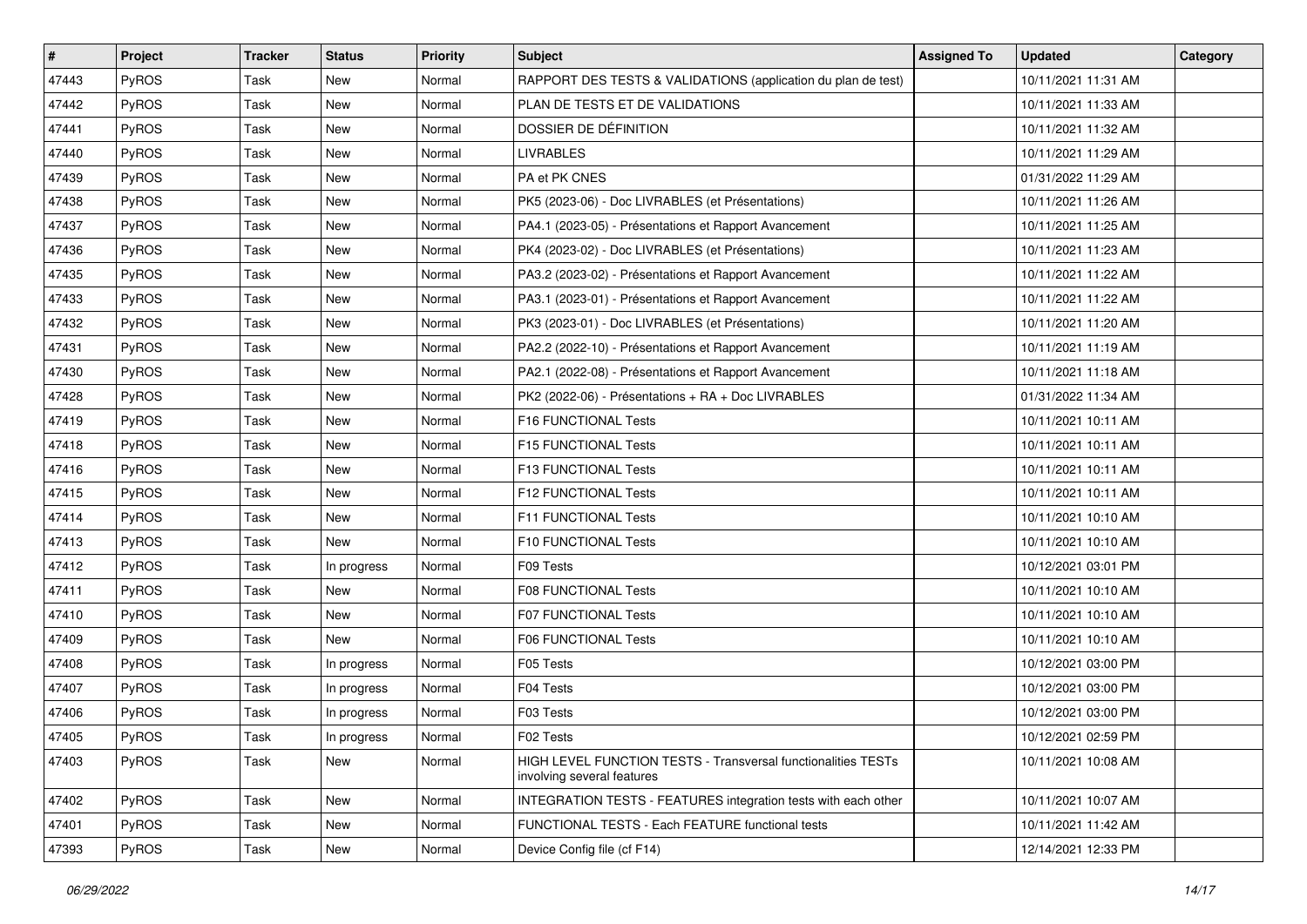| #     | <b>Project</b> | <b>Tracker</b> | <b>Status</b> | <b>Priority</b> | <b>Subject</b>                                              | <b>Assigned To</b>     | <b>Updated</b>      | Category |
|-------|----------------|----------------|---------------|-----------------|-------------------------------------------------------------|------------------------|---------------------|----------|
| 47392 | PyROS          | Task           | New           | Normal          | Device Commands Grammar (Generic & Native)                  |                        | 12/14/2021 12:32 PM |          |
| 47391 | PyROS          | Task           | <b>New</b>    | Normal          | Device Simulator (DeviceSimulator)                          |                        | 12/14/2021 12:32 PM |          |
| 47390 | <b>PyROS</b>   | Task           | New           | Normal          | Device Agent (AgentDevice) (de type Agent)                  |                        | 12/14/2021 12:32 PM |          |
| 47389 | PyROS          | Task           | New           | Normal          | Device Controller (DeviceController)                        |                        | 12/14/2021 12:29 PM |          |
| 47388 | PyROS          | Task           | New           | High            | (F14) ENTITIES - definition & implementation - CONFIG FILES |                        | 01/29/2022 01:25 AM |          |
| 47387 | <b>PyROS</b>   | Task           | New           | Normal          | (F14) CRUD config                                           |                        | 01/29/2022 01:24 AM |          |
| 47386 | PyROS          | Task           | <b>New</b>    | Normal          | (F03) Initial data (fixture)                                |                        | 12/15/2021 07:32 AM |          |
| 47375 | <b>PyROS</b>   | Task           | New           | Normal          | Association quota SP                                        |                        | 10/11/2021 10:37 AM |          |
| 47368 | PyROS          | Task           | In progress   | Normal          | <b>CRUD Scientific Theme</b>                                | Koralewski<br>Alexis   | 10/11/2021 10:01 AM |          |
| 46790 | <b>PyROS</b>   | Task           | <b>New</b>    | Normal          | F16 - EXIGENCES satisfaites (+ tests mis à jour)            |                        | 09/14/2021 02:47 PM |          |
| 46789 | PyROS          | Task           | New           | Normal          | F15 - EXIGENCES satisfaites (+ tests mis à jour)            |                        | 09/14/2021 02:47 PM |          |
| 46788 | PyROS          | Task           | New           | Normal          | (F14) EXIGENCES satisfaites (+ tests mis à jour)            |                        | 01/29/2022 01:24 AM |          |
| 46787 | PyROS          | Task           | New           | Normal          | (F09) REQUIREMENTS validated (+ tests udpated)              |                        | 12/14/2021 12:18 PM |          |
| 46786 | PyROS          | Task           | <b>New</b>    | Normal          | F08 - EXIGENCES satisfaites (+ tests mis à jour)            |                        | 09/14/2021 02:45 PM |          |
| 46785 | PyROS          | Task           | New           | Normal          | F07 - EXIGENCES satisfaites (+ tests mis à jour)            |                        | 09/14/2021 02:44 PM |          |
| 46783 | PyROS          | Task           | New           | Normal          | F04 - EXIGENCES satisfaites (+ tests mis à jour)            |                        | 09/14/2021 02:43 PM |          |
| 46782 | PyROS          | Task           | New           | Normal          | F03 - EXIGENCES satisfaites (+ tests mis à jour)            |                        | 09/14/2021 02:43 PM |          |
| 46781 | <b>PyROS</b>   | Task           | New           | Normal          | (F02) EXIGENCES satisfaites (+ tests mis à jour)            |                        | 01/29/2022 01:27 AM |          |
| 46780 | PyROS          | Task           | <b>New</b>    | Normal          | (F01) EXIGENCES satisfaites (+ tests mis à jour)            |                        | 10/08/2021 06:01 PM |          |
| 45818 | PyROS          | Task           | New           | Normal          | (F14) TESTS to validate this feature                        |                        | 08/09/2021 10:43 AM |          |
| 45816 | PyROS          | Task           | New           | Normal          | <b>SP Delete</b>                                            |                        | 10/28/2021 08:35 AM |          |
| 45815 | <b>PyROS</b>   | Task           | <b>New</b>    | Normal          | test_SCP_manage_quota                                       |                        | 09/22/2021 04:47 PM |          |
| 45811 | <b>PyROS</b>   | Task           | New           | Normal          | SP update                                                   |                        | 11/03/2021 09:16 AM |          |
| 45810 | PyROS          | Task           | New           | Normal          | SP Read (view list and view 1)                              |                        | 10/27/2021 02:47 PM |          |
| 45809 | PyROS          | Task           | New           | Normal          | <b>SP Create</b>                                            |                        | 10/27/2021 08:42 AM |          |
| 45799 | PyROS          | Task           | New           | Normal          | Execute TESTS on commit/push (new script PUSH)              | <b>Pallier Etienne</b> | 07/19/2021 08:54 AM |          |
| 45791 | PyROS          | Task           | <b>New</b>    | Normal          | PA1.1 (2022-03) - Présentations et Rapport Avancement       |                        | 10/11/2021 11:14 AM |          |
| 45790 | PyROS          | Task           | New           | Normal          | PK1 (2022-01) - Présentations + RA + Doc LIVRABLES          |                        | 01/31/2022 11:33 AM |          |
| 45781 | PyROS          | Task           | In progress   | Normal          | Documentation et Présentations pour les PA et PK CNES       |                        | 01/31/2022 11:32 AM |          |
| 45776 | PyROS          | Task           | New           | Normal          | <b>Test User Delete</b>                                     |                        | 08/13/2021 01:46 PM |          |
| 45772 | PyROS          | Task           | New           | Normal          | Test User Read (view list and view 1)                       |                        | 08/13/2021 01:51 PM |          |
| 45766 | PyROS          | Task           | New           | Normal          | <b>Test User Update</b>                                     |                        | 08/13/2021 01:53 PM |          |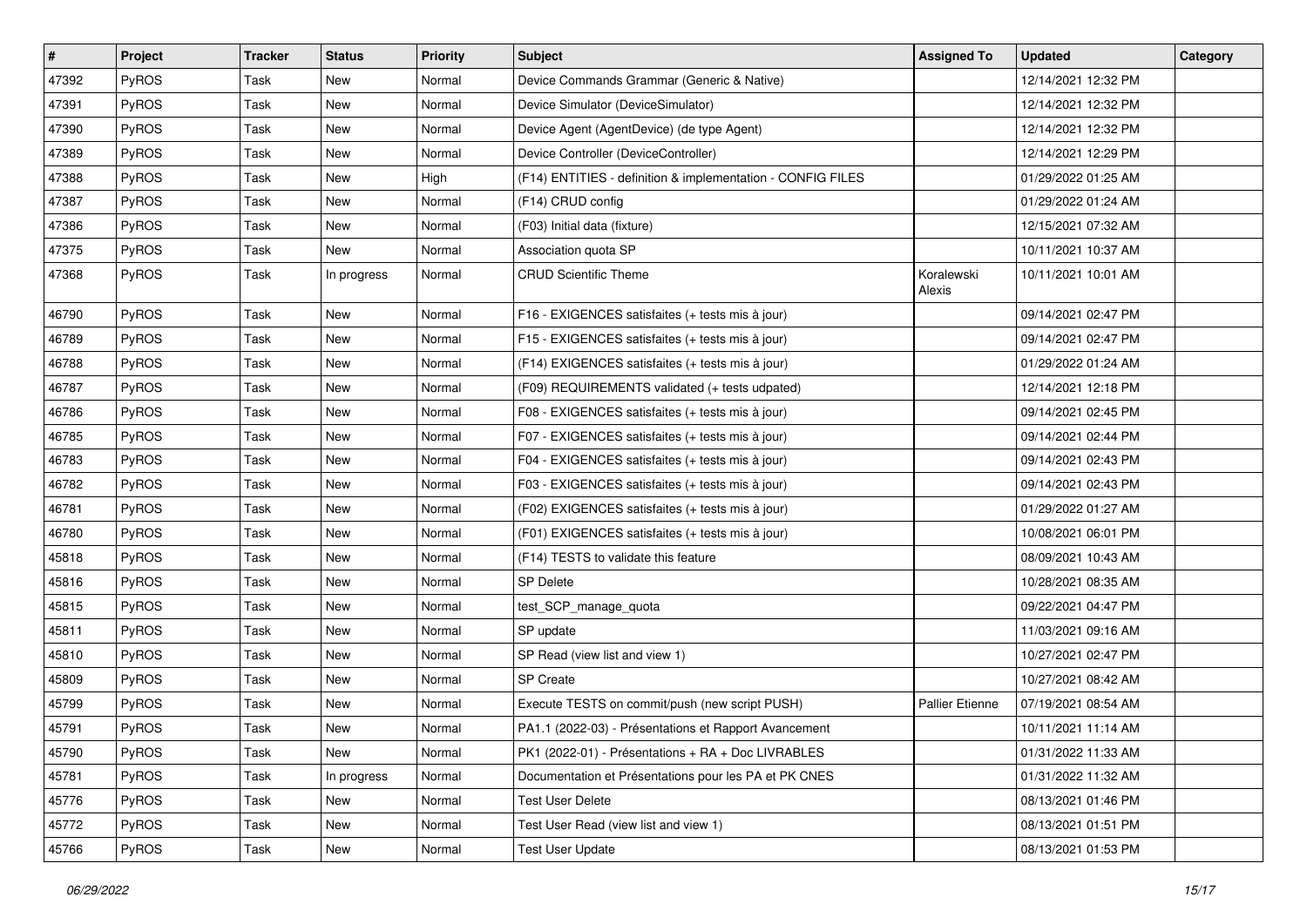| #     | Project      | <b>Tracker</b> | <b>Status</b> | <b>Priority</b> | <b>Subject</b>                                                                              | <b>Assigned To</b>     | <b>Updated</b>      | Category |
|-------|--------------|----------------|---------------|-----------------|---------------------------------------------------------------------------------------------|------------------------|---------------------|----------|
| 45762 | PyROS        | Task           | <b>New</b>    | Normal          | <b>Test User Connexion</b>                                                                  |                        | 08/13/2021 01:55 PM |          |
| 45761 | PyROS        | Task           | <b>New</b>    | Normal          | Test User Create (registration)                                                             |                        | 08/13/2021 01:54 PM |          |
| 45756 | PyROS        | Task           | <b>New</b>    | Normal          | QUOTA & PRIO - Gestion du quota et de la priorité                                           |                        | 10/11/2021 10:35 AM |          |
| 45753 | <b>PyROS</b> | Task           | In progress   | Normal          | Public visibility : gérer les champs publics                                                | Koralewski<br>Alexis   | 10/07/2021 12:49 PM |          |
| 45749 | PyROS        | Task           | In progress   | Normal          | Gérer le retrait et le retour d'un device (panne, désactiver/réactiver un<br>device)        |                        | 08/09/2021 10:42 AM |          |
| 45748 | PyROS        | Task           | <b>New</b>    | Normal          | Définir Accesseurs (getX())                                                                 |                        | 01/29/2022 01:21 AM |          |
| 45556 | PyROS        | Task           | <b>New</b>    | Normal          | User activation/deactivation                                                                |                        | 06/25/2021 08:18 AM |          |
| 45555 | PyROS        | Task           | In progress   | Normal          | <b>CRUD Time Periods</b>                                                                    | Koralewski<br>Alexis   | 09/07/2021 08:58 AM |          |
| 45552 | PyROS        | Task           | <b>New</b>    | Normal          | General configuration integration                                                           |                        | 03/15/2022 11:15 PM |          |
| 45550 | PyROS        | Task           | <b>New</b>    | Normal          | <b>Users View &amp; Export</b>                                                              | Koralewski<br>Alexis   | 03/29/2022 09:14 AM |          |
| 45346 | PyROS        | Task           | <b>New</b>    | Normal          | (F10) ENTITIES - Initial data (fixture)                                                     |                        | 06/03/2021 09:17 AM |          |
| 45340 | PyROS        | Task           | <b>New</b>    | Normal          | <b>INITIAL DATA (fixtures)</b>                                                              | Koralewski<br>Alexis   | 12/14/2021 12:09 PM |          |
| 45337 | PyROS        | Task           | In progress   | Normal          | Description du Site (horizon + home)                                                        | Klotz Alain            | 10/11/2021 10:42 AM |          |
| 45336 | PyROS        | Task           | In progress   | Normal          | SCHEMA FILES - Fichiers schema pour valider la config                                       | Koralewski<br>Alexis   | 10/11/2021 10:43 AM |          |
| 45295 | PyROS        | Task           | <b>New</b>    | Normal          | Create DARK files (acquisition)                                                             |                        | 05/27/2021 11:22 AM |          |
| 45294 | <b>PyROS</b> | Task           | <b>New</b>    | Normal          | Create BIAS files (acquisition)                                                             |                        | 05/27/2021 11:22 AM |          |
| 45293 | PyROS        | Task           | <b>New</b>    | Normal          | Create FLAT files (acquisition)                                                             |                        | 05/27/2021 11:21 AM |          |
| 45292 | <b>PyROS</b> | Task           | <b>New</b>    | Normal          | (F10) TESTS to validate this feature                                                        |                        | 05/27/2021 11:11 AM |          |
| 45291 | PyROS        | Task           | New           | Normal          | (F10) AUTHORIZATIONS for this feature (who can do what) :<br>documentation & implementation |                        | 06/08/2021 08:19 AM |          |
| 45290 | <b>PyROS</b> | Task           | <b>New</b>    | Normal          | (F10) ENTITIES - definition & implementation                                                |                        | 06/03/2021 09:17 AM |          |
| 45051 | PyROS        | Task           | New           | Normal          | Implémenter le protocole Indi avec une classe DeviceControllerIndi                          |                        | 05/06/2021 05:05 PM |          |
| 45050 | PyROS        | Task           | In progress   | Normal          | Test caméra du TNC (FLI)                                                                    | Klotz Alain            | 07/16/2021 09:34 AM |          |
| 45049 | PyROS        | Task           | New           | Normal          | <b>CAMERA FLI</b>                                                                           |                        | 07/16/2021 09:34 AM |          |
| 45048 | PyROS        | Task           | <b>New</b>    | Normal          | HARDWARE DEVICES definition, test, config, management                                       |                        | 10/08/2021 05:51 PM |          |
| 45047 | PyROS        | Task           | <b>New</b>    | Normal          | Piloter le telescope en mode manuel depuis le Dashboard                                     | <b>Pallier Etienne</b> | 12/14/2021 12:34 PM |          |
| 45046 | PyROS        | Task           | <b>New</b>    | Normal          | Manual mode                                                                                 |                        | 12/14/2021 12:34 PM |          |
| 45044 | PyROS        | Task           | In progress   | Normal          | CRUD des autres entités (Institutes, Time Periods, Scientific Theme)                        | Koralewski<br>Alexis   | 10/11/2021 10:01 AM |          |